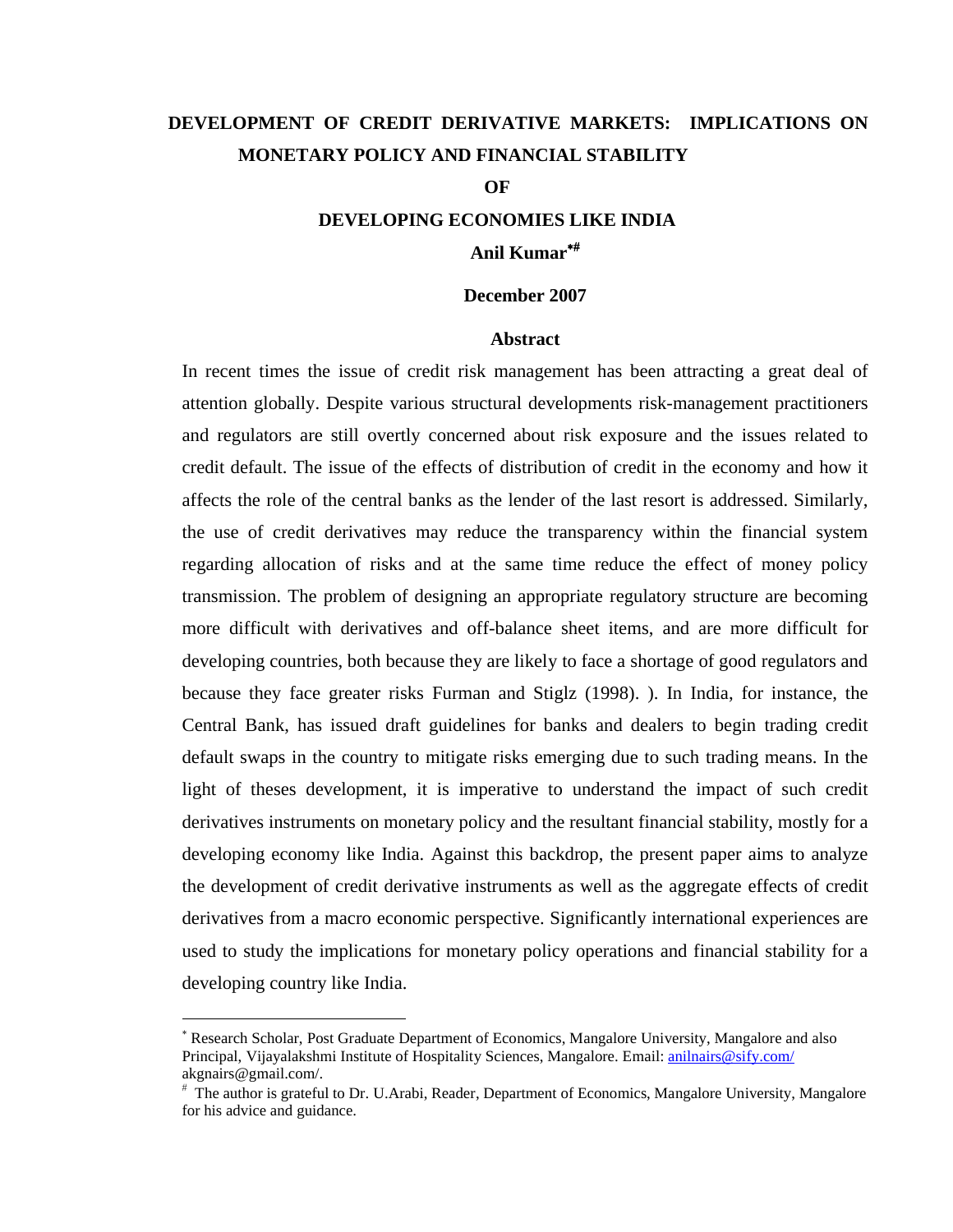## **1. Introduction:**

In recent times issue of credit risk management has been attracting a great deal of attention all over the world. Despite various structural developments risk-management practitioners and regulators are still overtly concerned about risk exposure and the issues related to credit default. Credit risk is defined as the loss associated with unexpected changes in credit quality, Duffe and Singleton (2003). It can be incurred through the issuance of loans, as also by taking positions in corporate bonds or transactions in over-the counter (OTC) markets, which might involve the risk of default by a counter party. However the issues of credit risk management in the Debt markets is complicated by problems related to market imperfections (i.e. adverse selection-moral hazard issues), relatively longer tenures of credit and skewed nature of credit risk. The probability of a debtor improving his credit worthiness is lower compared to the probability of deterioration in his credit worthiness. The introduction of Basel II norm has had pronounced effects on the pricing, trading and risk analysis of both private and public debt instruments. Capital ratios and regulation have been partially adjusted with derivatives in order to let them emerge in the balance sheets of banks and financial institutions. The Balance of Payments has an entry in Financial Accounts with the sum of all margins of international derivatives, which provides an idea of trading on these instruments. Many central banks have imposed further (in or offbalance) information disclosure norms on banks and financial institutions about their derivatives' investments.

 The use of value at risk (VaR) model, which predicts the amount of money that a bank might loose in trading activities during a given time horizon, has prompted the introduction of more sophisticated methods to measure market risk and to implement the corresponding risk management procedures. It was in reaction to these conditions that new financial products like derivatives evolved in the last decade of the  $20<sup>th</sup>$  century. A derivative is a bilateral agreement that shifts risk from one party to another; its value is derived from the value of an underlying price, rate, or index. A credit derivative is an agreement designed explicitly to shift credit risk between the parties; its value is derived from the credit performance of one or more corporation, sovereign entity, or security. The rise of Credit derivatives can also be attributed to the demand by financial institutions, for a means of hedging and diversifying credit risks similar to those already used for interest rate and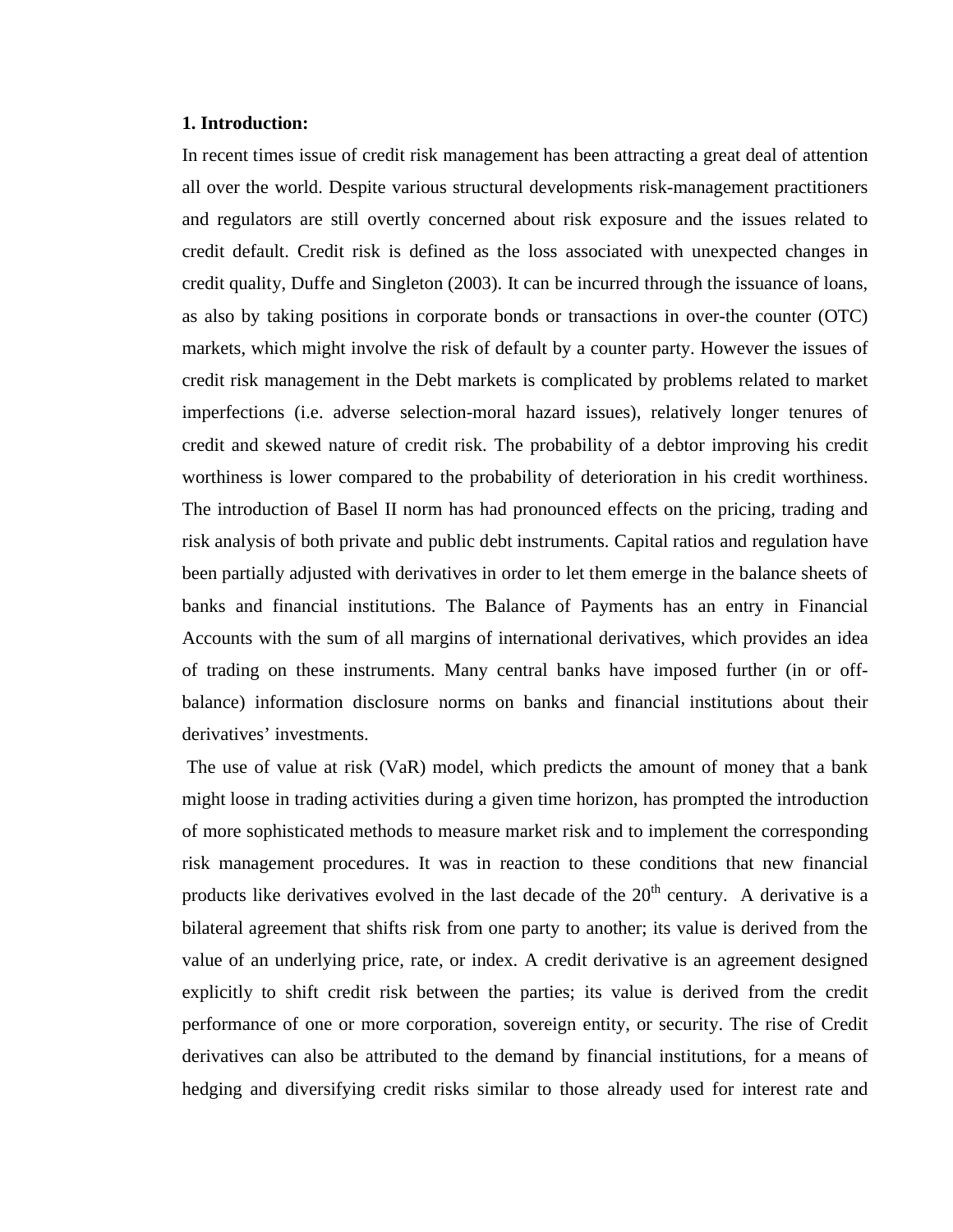currency risks, while at the same time provide for a low cost means for taking on credit exposure. The result has been that credit has gradually changed from an illiquid risk that was not considered suitable for trading to a risk that can be traded much the same as others. In India the Reserve Bank of India has issued draft guidelines for banks and dealers to begin trading credit default swaps in the country. In the light of these developments it is important that as we move forward we try to understand the impact of credit derivatives on monetary policy and the resultant financial stability.

The present paper aims to analyze the role of credit derivatives and its implications on monetary policy and financial stability as witnessed in the international market and draw conclusions for developing economies like India. It is maintained that use of credit derivatives may reduce the transparency within the financial system regarding allocation of risks and at the same time reduce the effect of money policy transmission. The problem of designing an appropriate regulatory structure are becoming more difficult with derivatives and off-balance sheet items, and are more difficult for developing countries, both because they are likely to face a shortage of good regulators and because they face greater risks Furman and Stiglz (1998). The remainder of this paper is structured as follows. The rest of the introductory Section contains an introduction to growth of global credit derivatives market, the credit derivative instruments and evolution of derivatives in India, the second section includes a brief review of literature on credit derivatives. In the third section an attempt is made to analyze the aggregate effects of credit derivatives from a macro economic perspective its implications for the financial system and the conduct of monetary policy is described. Section four discusses the implications for India and the last section presents a summary of the discussions.

# **1.1. The Growth of Global Credit Derivatives Market**:

The restructuring of the world economy and a universal acceptance of "Liberalization" and "deregulation" of the financial markets including international finance has helped International trade to move from an "Increasing sum Game" to a "Zero-Sum-Game", which can create a win-win situation for all concerned. Derivatives are prime instruments of this transition. Derivatives can be defined in broad terms as instruments that primarily derive their value from the performance of an underlying asset class. In other words a derivative is an agreement between two parties by which one party shifts its risk to another, the value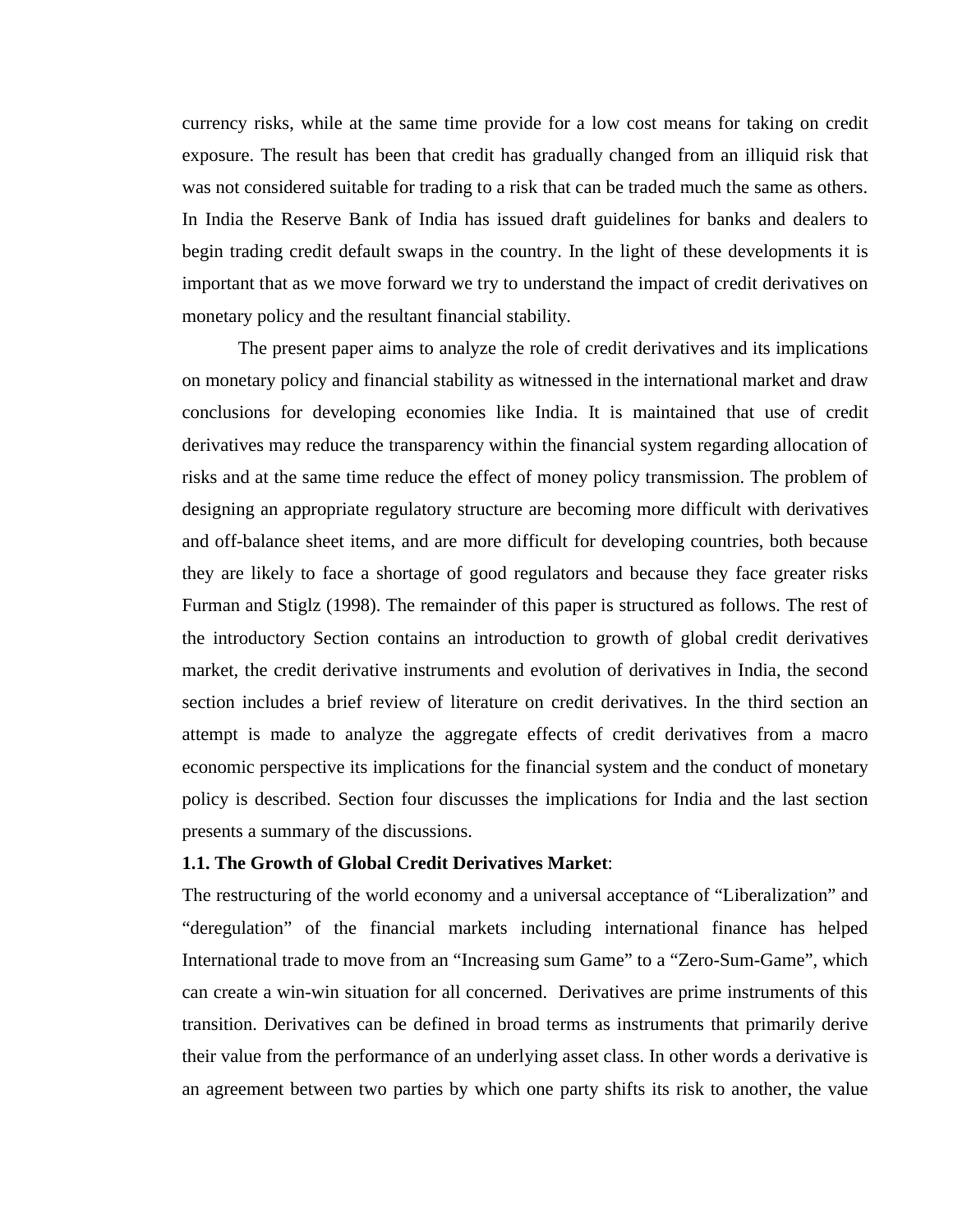being derived from the value of an underlying asset. A credit derivative transfers the credit risk contained in a loan, interbank transaction or bond form one party to another. Credit derivative evolved in response to the need of financial institutions to hedge and diversify their credit risk. However the use of financial/credit instruments to provide protection against default is not exactly new. Letters of credit or bank guarantees have been used for sometime and today securitization is also a commonly used tool. Nevertheless credit derivatives exhibit some variations. First, they are closer to other financial derivatives as the credit derivatives trading takes place separately from the underlying asset. Second, credit derivatives are regularly traded. Third, trading take place through standardized contracts prepared by international Swaps and derivatives Association (ISDA), an association of market participants.

A vital feature of credit derivative is that they allow for trading and diversification of risk. Credit derivatives allow traders to package the risk inherent in a loan into tradable components. Thus the interest rate risk is isolated via interest rate swaps, the credit risk via credit derivatives and any exchange risk if present is mitigated via foreign exchange derivatives. As the risks can now be shifted to those who are willing to bear them, it will lead to increased allocation efficiency in the economy.

. In the credit derivatives markets bank and securities brokers-dealers generally serve as the product dealer, acting as the buyer or seller in derivative trading with end users or other dealers. The major dealers as estimated by Fitch Ratings (2005) were Morgan Stanley, Deutsche Bank, Goldman Sachs, JP Morgan Chase and UBS. End-users of credit derivatives include hedge funds, insurance companies, pension fund and mutual funds<sup>1</sup>.

The isolation of credit as an asset class has made it highly popular among the market participants. Although it is difficult to assess the exact value of early trades the figure estimated for 1997 is in the region of USD 1801 billion, rising to USD 20.1 trillion in 2006. British Bankers Associations (BBA) estimates that the total notional value will be USD 33.1 trillion by the year 2008. Figure 1 illustrates this tremendous growth.

1

<sup>&</sup>lt;sup>1</sup> The top five end-users of credit derivatives are banks and broker-dealers (44 percent), hedge funds (32 percent), insurers (17 percent), pension funds (4 percent), and mutual funds (3 percent). Ross Barrett and John Ewan, *BBA Credit Derivatives Report 2006* (London: British Bankers' Association, September 2006).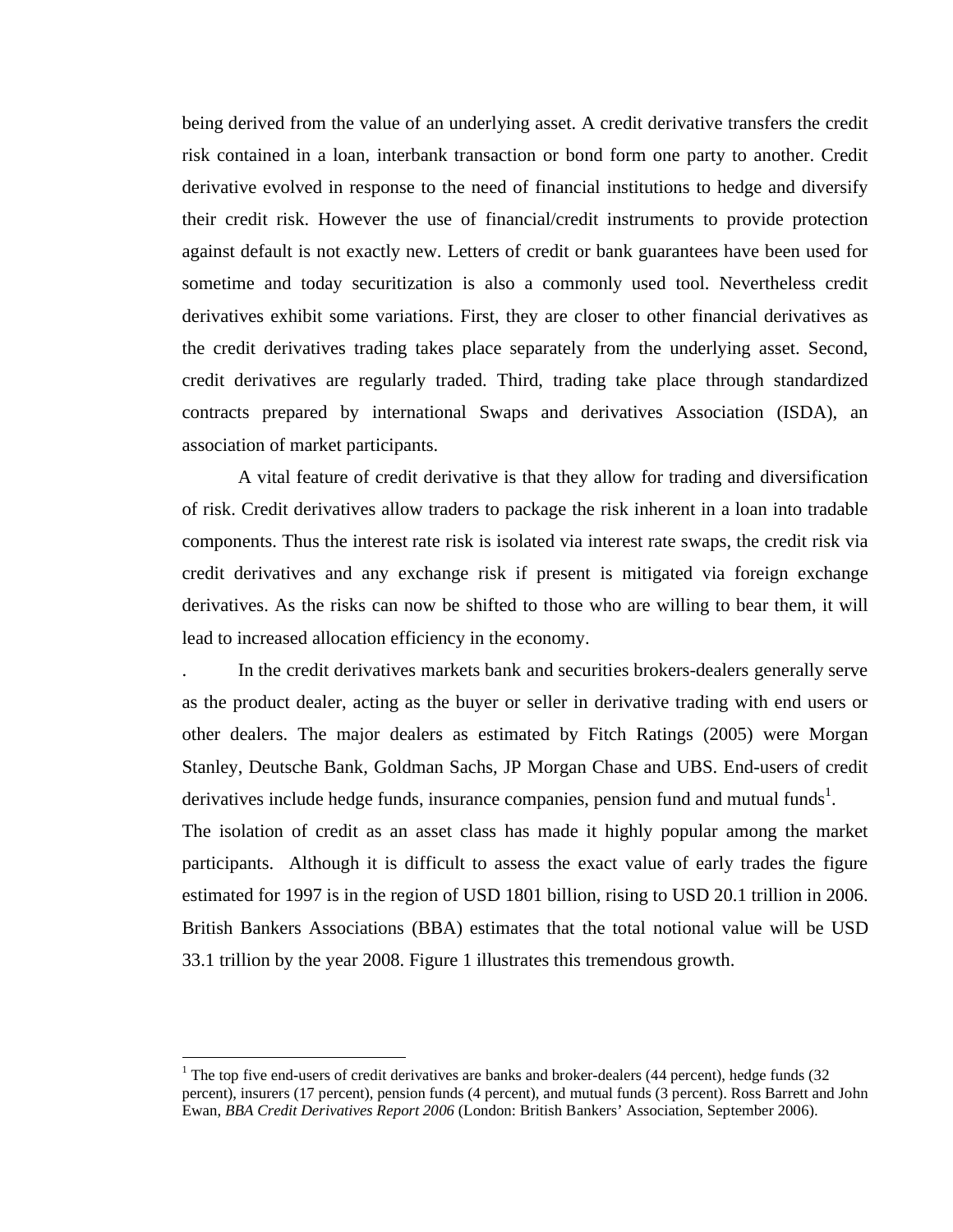

Source: BBA Credit Derivatives Report 2006

The report also points to the fact that the market share of single name CDS is the highest at 33 percent followed by full Index trades at 30 percent, Tranched Index trades (8 percent), Synthetic CDOs at 16 percent and others contribute 13 percent of the total trade.



Source: BBA Credit Derivatives Report 2006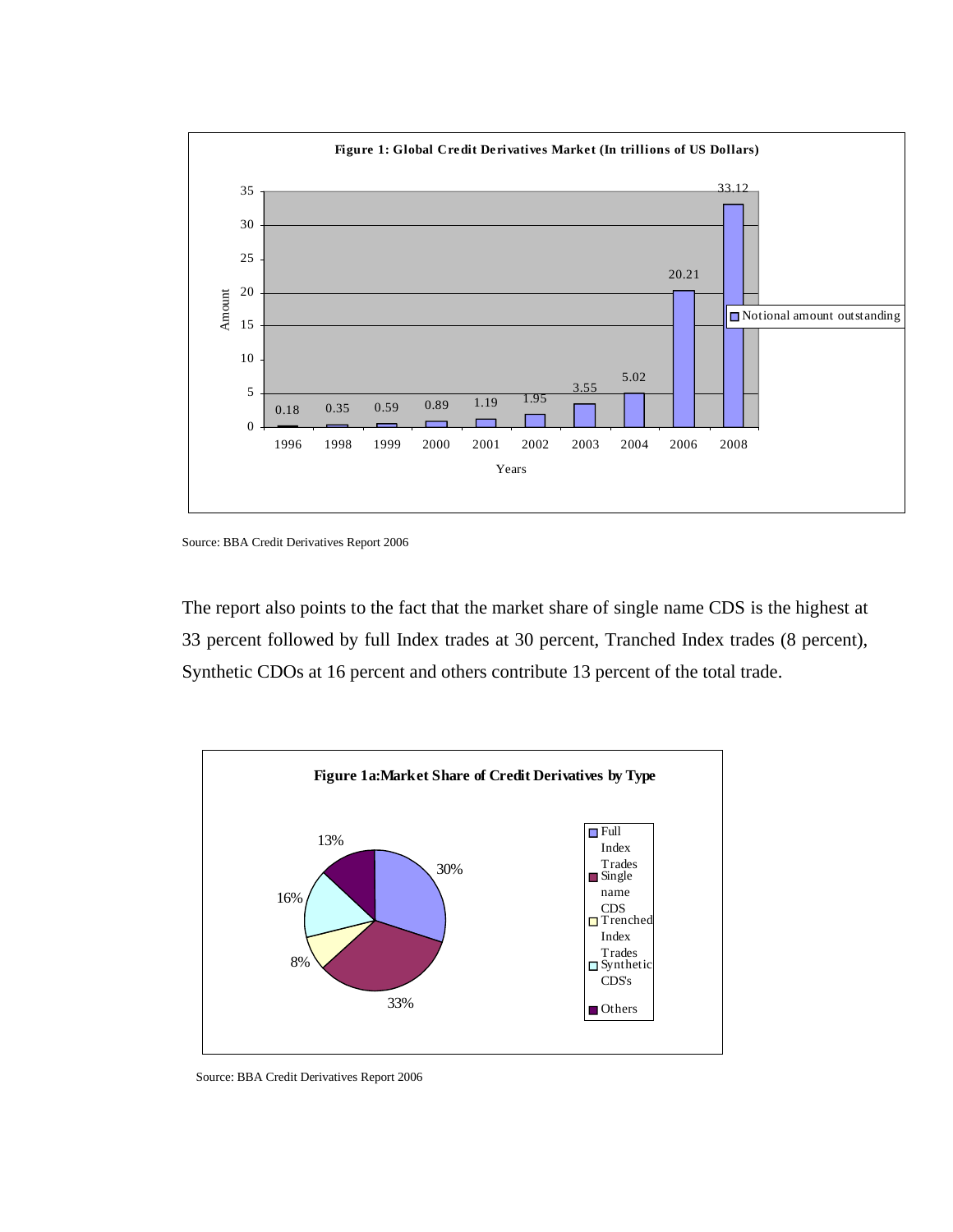

Source: ISDA year end market survey, 2006

 $\overline{a}$ 

Where as the International Swaps and Derivatives Association's (ISDA) 2006 year end market survey of market participants shows that the credit derivatives market has grown increasing from an estimated total notional amount of nearly \$1 trillion outstanding at yearend 2001 to over \$34 trillion at year-end 2006 (see fig. 2). Part of this rapid growth has been attributed to product innovation and an increasing number of market participants, particularly hedge funds. Despite its expansion, the credit derivative market is still much smaller than the OTC interest rate derivatives market, which had a total notional amount outstanding of around \$286 trillion at year-end  $2006^2$ .

<sup>2</sup> The market for OTC interest-rate derivatives includes interest-rate swaps and options as well as crosscurrency interest rate swaps. For example, an interest-rate swap is a transaction in which one party pays periodic amounts based on a specified fixed rate and the other party pays periodic amounts based on a specified floating rate that is reset periodically, such as the London Interbank Offered Rate, or LIBOR (the interest rate paid on interbank deposits in the international money markets).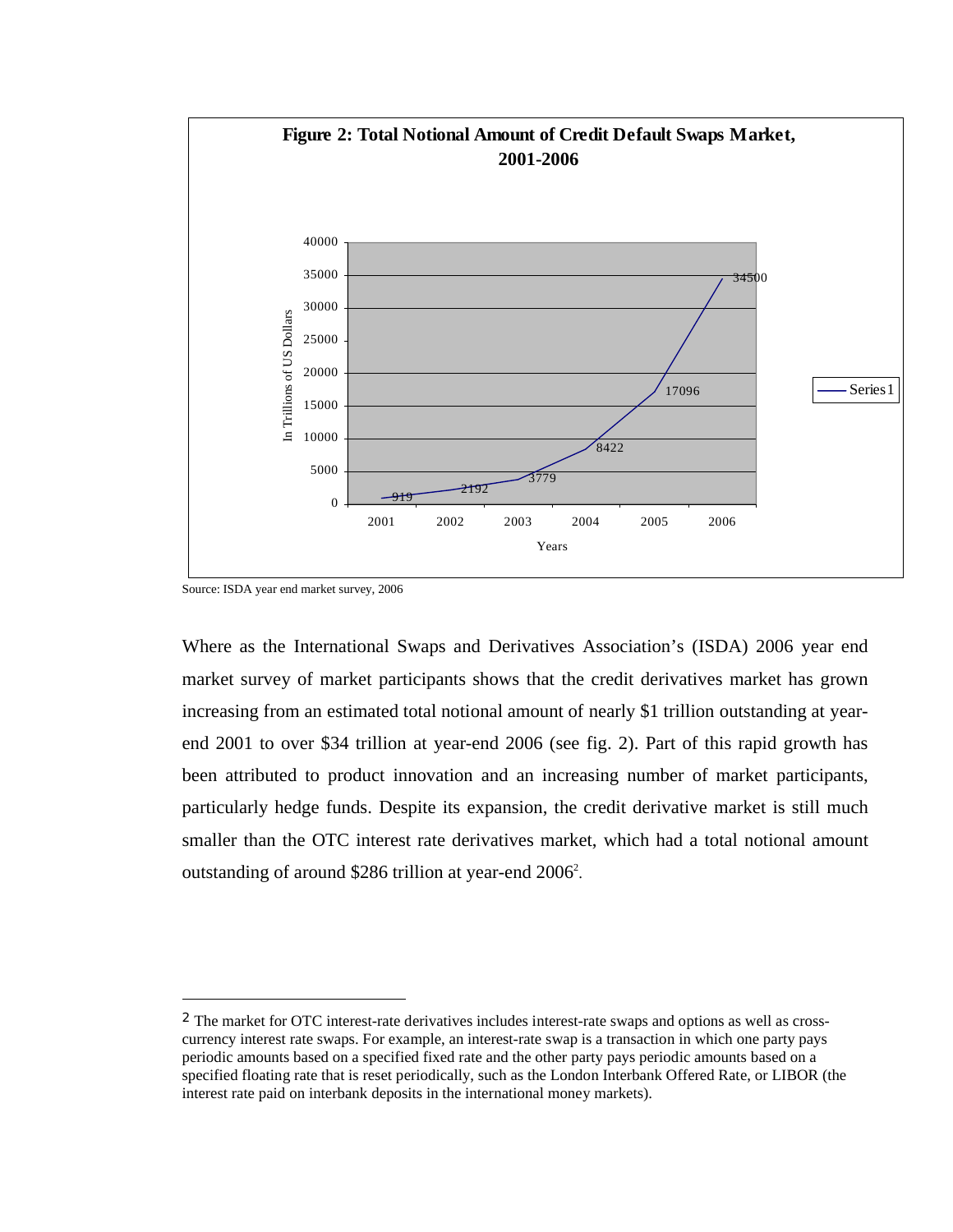| (In Millions of US Dollars) |                              |                                 |              |  |  |  |  |  |
|-----------------------------|------------------------------|---------------------------------|--------------|--|--|--|--|--|
|                             | Amount of<br><b>Notional</b> | <b>Notional</b><br>of<br>Amount | <b>Total</b> |  |  |  |  |  |
|                             | <b>Outstanding Bought</b>    | <b>Outstanding Sold</b>         |              |  |  |  |  |  |
| <b>Total</b><br><b>CDS</b>  | 32,978,816                   | 32,917,150                      | 32,580,424   |  |  |  |  |  |
| <b>Contracts</b>            |                              |                                 |              |  |  |  |  |  |
| <b>Reporting Dealers</b>    | 23, 285, 488                 | 23,345,600                      | 23,315,544   |  |  |  |  |  |
| <b>Banks</b><br>and         | 4,854,748                    | 4,737,297                       | 9,592,045    |  |  |  |  |  |
| <b>Security Firms</b>       |                              |                                 |              |  |  |  |  |  |
| and<br>Insurance            | 2,43,638                     | 87,821                          | 3,31,459     |  |  |  |  |  |
| Financial                   |                              |                                 |              |  |  |  |  |  |
| Institutions                |                              |                                 |              |  |  |  |  |  |
| Others                      | 4,133,411                    | 4,326,409                       | 8,459,820    |  |  |  |  |  |
| Non-Financial               | 4,61,534                     | 4,20,020                        | 8,81,554     |  |  |  |  |  |
| Institutions                |                              |                                 |              |  |  |  |  |  |
| Single-name                 |                              |                                 |              |  |  |  |  |  |
| instruments                 | 18,542,936                   | 18,020,326                      | 24,239,326   |  |  |  |  |  |
| Multi-name                  | 14,435,880                   | 14,896,824                      | 18.340.948   |  |  |  |  |  |
| instruments                 | ------                       |                                 |              |  |  |  |  |  |

# **Table 1: Credit Default Swaps Market Notional amounts outstanding at end June 2007**

Source: BIS Global Survey 2007Q2

BIS semi annual survey report for end June 2007 (Table 1) shows that the total CDS contracts stand at 32,580,424 billion US Dollars, while the single-name instruments have registered a total notional value of 24,239,476 billion US Dollars. The reporting dealers at 23,315,544 billion US dollars account for nearly 72 percentage of the total contracts. Other financial institutions account for the rest with banks and security firms being the major players at 9,592,045 billion US dollars. These values clearly point towards the role of market makers in efficient development of the derivatives market. As also the fact that banks as well as mutual funds, hedge funds etc are major sellers as well as buyers of protection in the international market. Single name instruments are at 24,239,476 billion US dollars but multiple name instruments are growing and stand at 18,340,948 billion US dollars. It clearly points to the evolution of the credit risk management function and the role of single and multi-name instrument in helping institutions mitigate their credit risk.

# **1.2. Credit Derivative Instruments**:

Olivier Prato (2002) classifies use of credit derivatives as:

a) Hedging instruments, which allow an institution to hedge its risk on a counter party and at the same time, meet its capital requirements without really affecting its existing commercial interests with the counter party.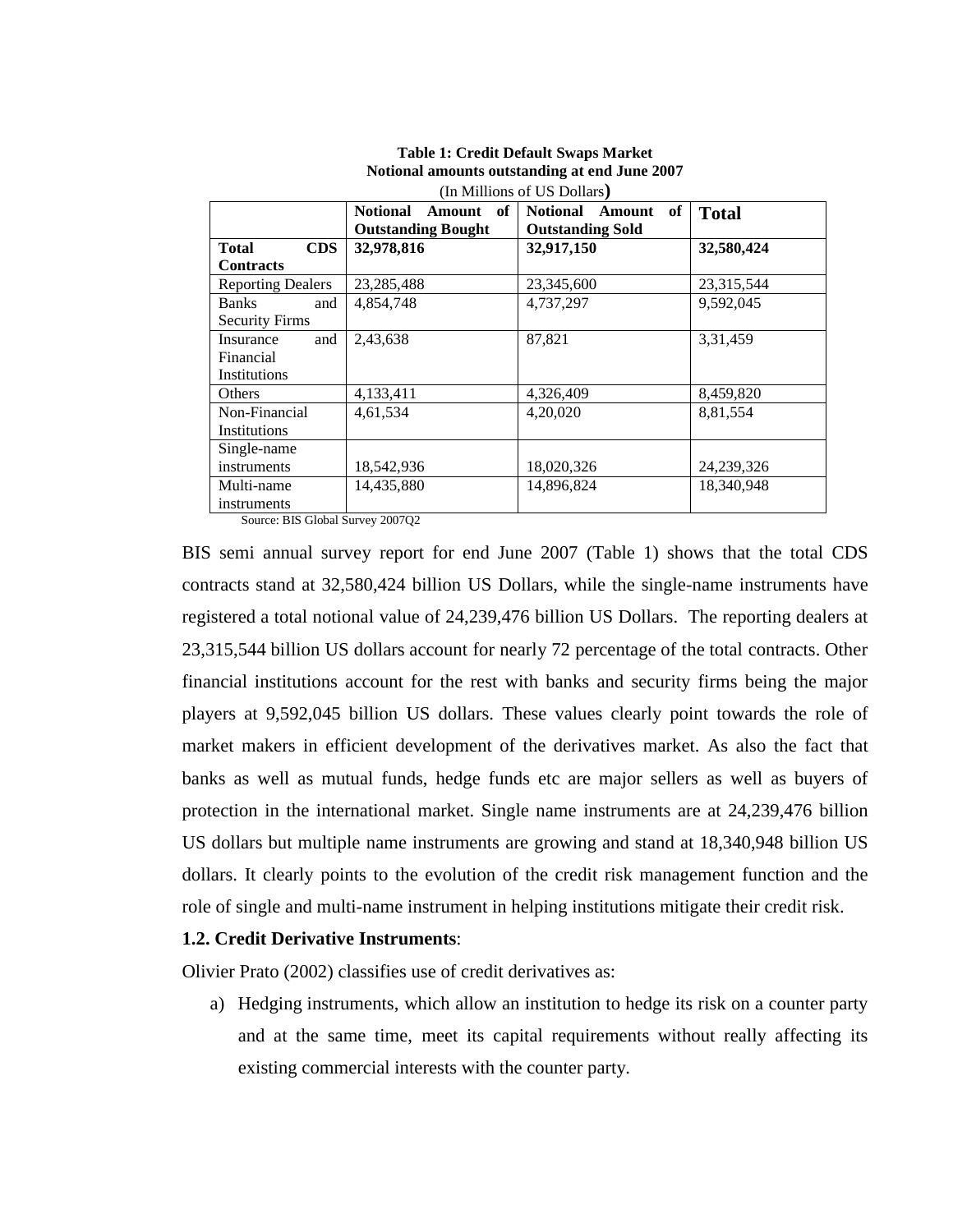- b) Investment Instruments, which permit a participant to acquire, counter party risk without having to provide funding or enter into a commercial relationship with the counter party.
- c) Trading instruments, designed to generate a short-term capital gain over the expected path of credit risk.

Broadly, these instruments can be divided into two categories. **Unfunded credit derivatives**, which are purely synthetic transactions that incur no financing cost for the protection seller. And **funded credit derivatives** where the protection seller purchases a security or claim. **Unfunded credit derivatives** can be further subdivided into four types of instruments:

 **Credit Default Swaps (CDS):** Where a protection buyer agrees to pay a regular fee/premium to the protection seller, which in turn agrees to compensate the first institution for losses on the underlying asset if the reference entity experiences a credit event<sup>3</sup> during the contract period. A CDS carries a fee or premium that reflects the credit risk of the reference asset issuer and is usually quoted as a spread over a reference rate such as  $LIBOR<sup>4</sup>$  to be paid either upfront, quarterly or half yearly. If no credit event occurs during the contract period the contract is terminated at the end of the period with the protection seller receiving premium/ fee for his services as cash settlement or physical settlement as specified in the contract.

# **Figure 3: Credit Default Swaps**



 $3$  Credit Events: Bankruptcy, insolvency or payment default, a stipulated price decline for the reference asset or a rating downgrade of a reference asset

 $\overline{a}$ 

<sup>4</sup> London interbank offered rate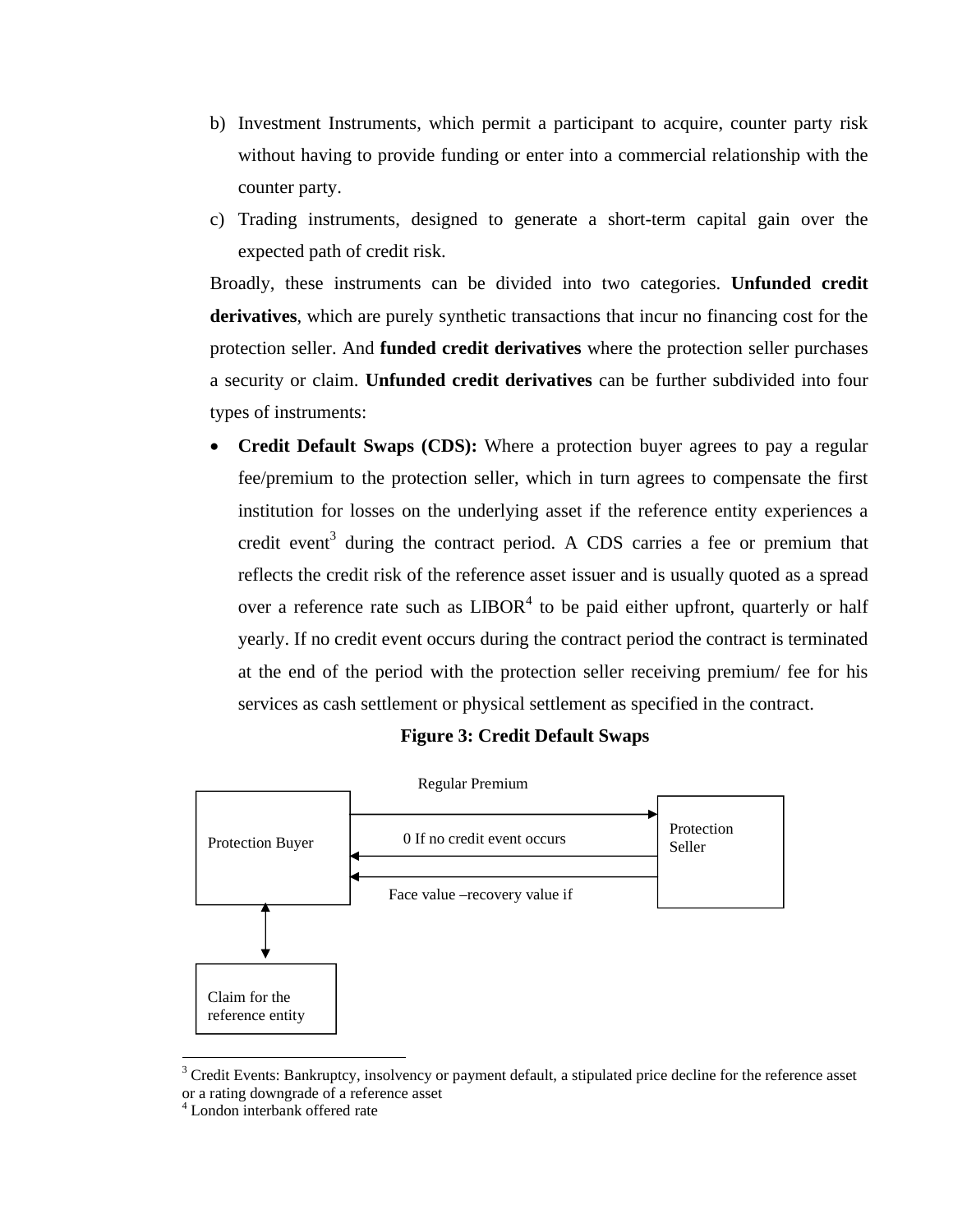**Credit Spread Options (CSO):** Credit spread options are designed to hedge against or capitalize on changes in credit spreads. A reference security is selected and strike spread and maturity are set. The payoff is based on whether the actual spot spread at the exercise date is over or under the spread on the reference security. The transaction may be either based on changes in a credit spread relative to a riskfree benchmark (e.g. LIBOR or U.S. Treasury) or changes in the relative spread between two credit instruments.



#### **Figure 4: Credit Spread Options**

 **Total Rate of Return (TROR) swaps-** Here, the protection buyer and protection seller swaps flows, with the risk seller receiving the return on the asset plus any appreciation, and the risk buyer receiving a regular premium plus any depreciation in the asset value. Thus the protection seller takes all other risks in particular the interest rate risk.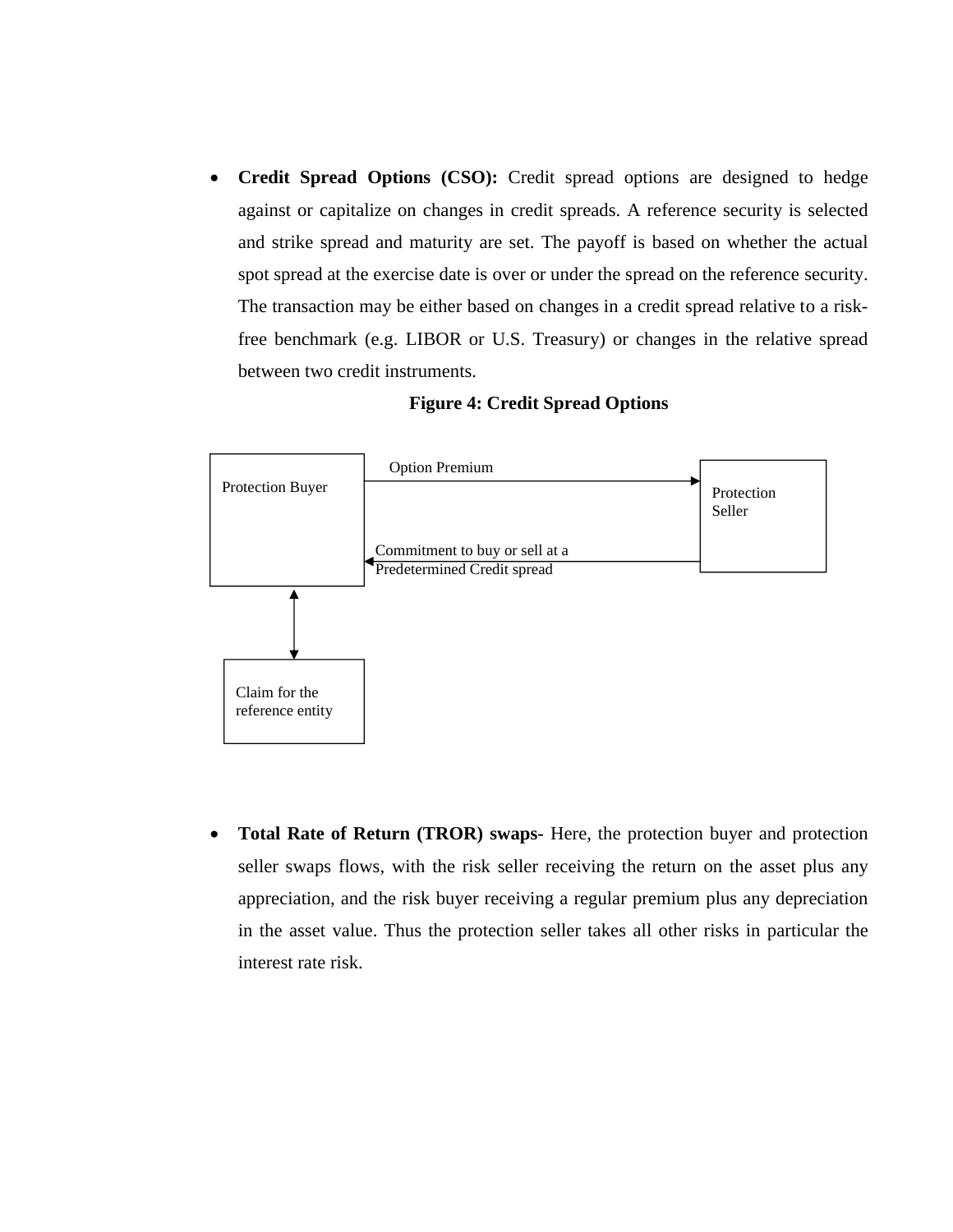# **Figure 5**: **Total Rate of Return (TROR) swaps**



 **First to Default (FTD) swaps**: where risk seller agrees to pay a premium to the risk buyer, while the risk buyer undertakes to compensate the risk seller for losses on the first underlying asset of the basket which experiences a credit event.



# **Figure 6**: **First to Default (FTD) swaps**

# **Funded Credit Derivatives:**

i. **Credit Linked Notes (CLN)**: It is a synthetic security composed of individual instruments. The protection buyer issues a note whose pay off depends on the financial health of the reference entity. As CLN is based on CDS, the only risk transferred is the default risk. The protection seller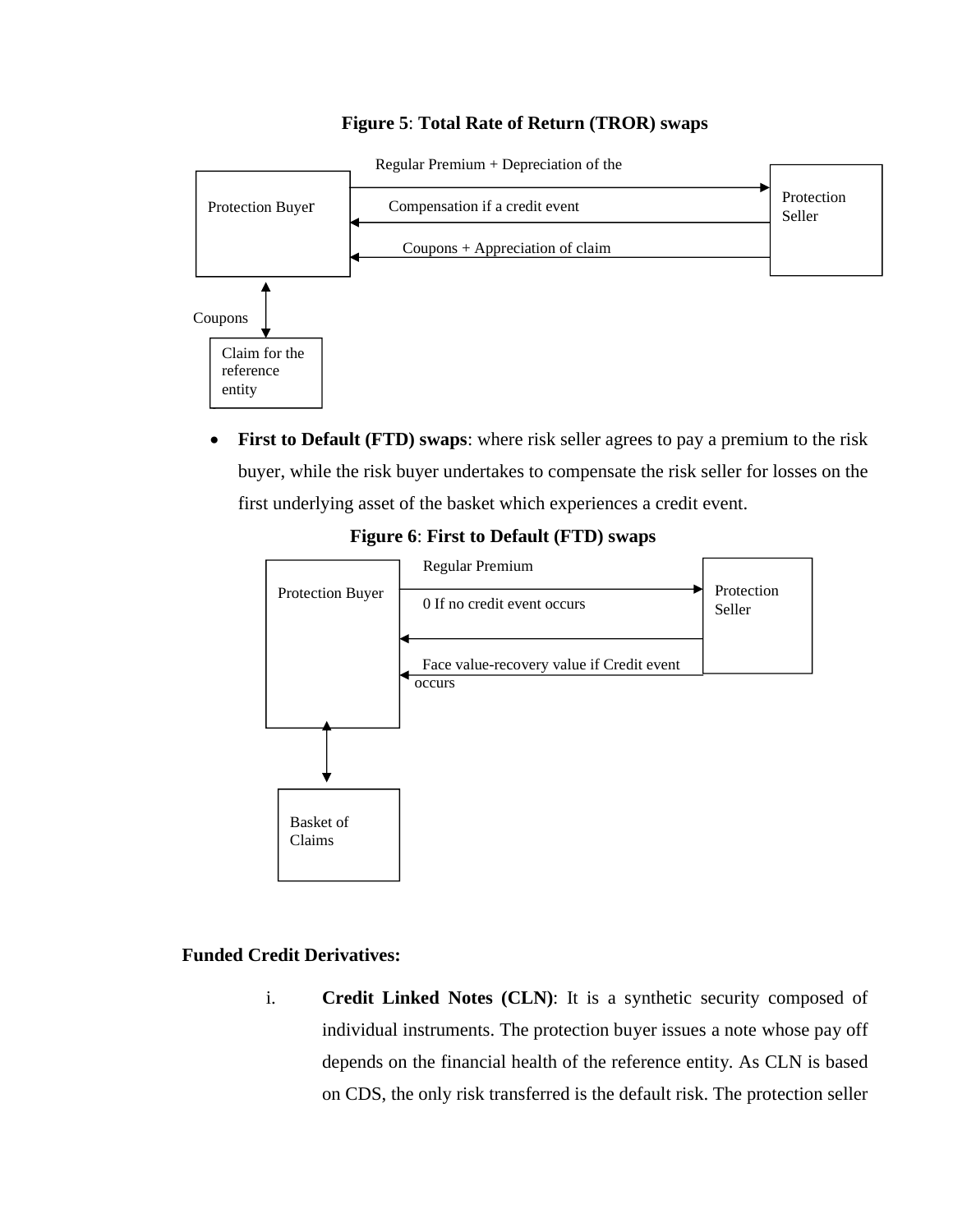compensates the protection buyer for its loss by taking delivery of the claim in default at face value or by paying the difference between the market value and the face value of the claim in default. Hence CLN is the creation of a new bond without the involvement of the original debtor.



ii. **Collateralized Debt Obligation (CDO)**: A synthetic CDO is a bond issue covered by debt, which remains on the balance sheet of the protection buyer. Depending on the form of the underlying asset, the CDO is applied in two forms, namely as "Collaterized bond obligation or a collateralized loan obligation" namely CBO or CLO. The transfer of credit risk takes place via special purpose vehicle (SPV) set up by the protection buyer. In CLO the default risk is transferred via a debt issue

**Figure 8: Collateralized Debt Obligation (CDO)**

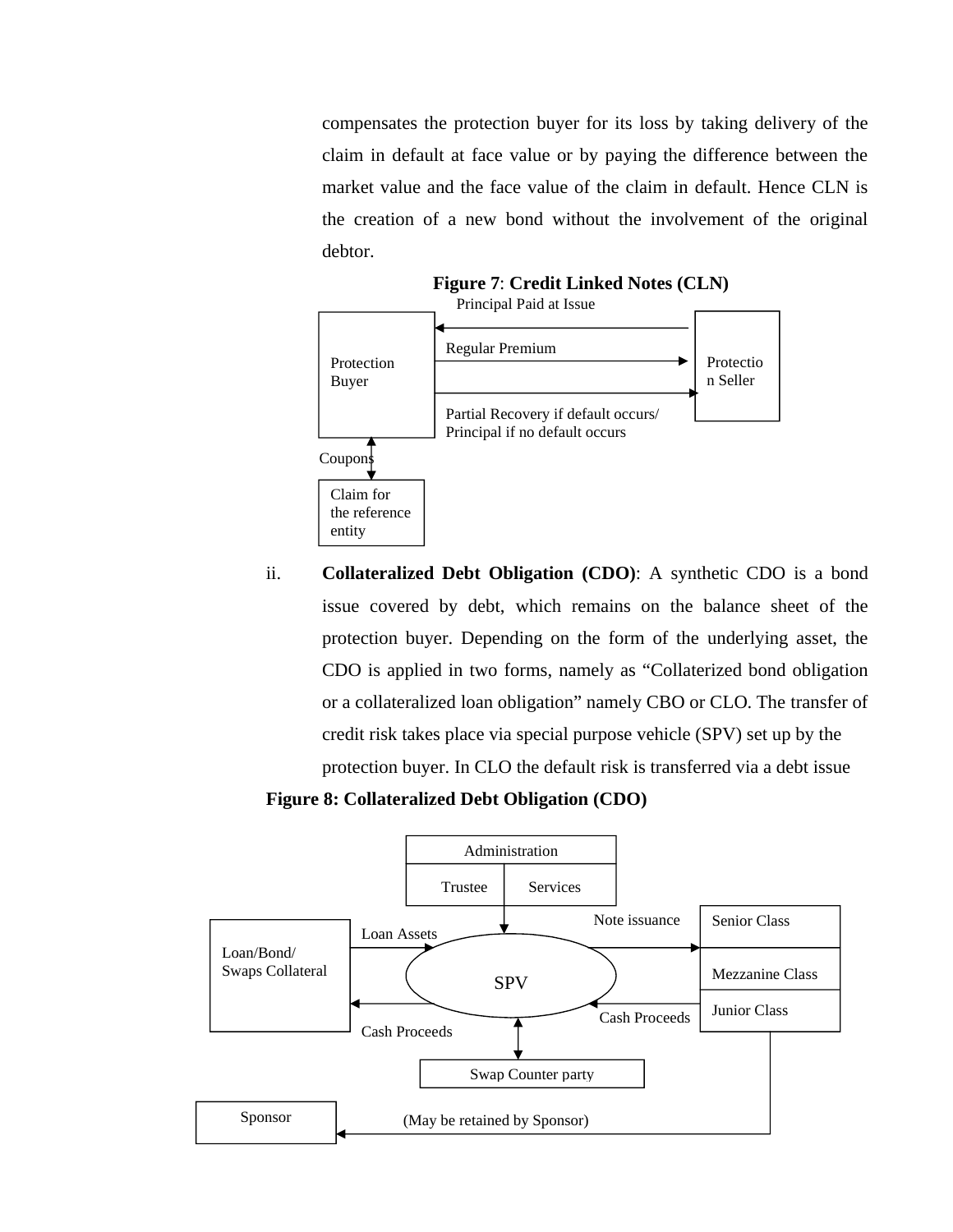and a special entity (SPV). SPV functions as the protection seller to the bank, which is why this type of security is classified as a synthetic asset. The bond issued by the SPV consists of two components (tranches) with investment grade credit quality. The two tranches differ in their exposure to default risks. From the debt issue, government bonds are bought which serve as collateral to offset losses in the underlying loan portfolio. This collateral portfolio is deposited with the SPV. The repayment to the investors at maturity (i.e. after five years) is contingent on the size and frequency of credit events in the underlying loan portfolio and on the respective component of the bond issue the investors bought. CLO constructions frequently contain an equity component that remains with the issuer and serves as the first level of protection against defaults in the underlying assets, while the subordinated and senior tranches provide the next levels of protection against defaults.

# **1.3. Derivatives in India:**

Derivatives' trading in India was introduced after the promulgation of the securities law (amendment) ordinance, 1995, which withdrew the prohibition or options in securities. In 1998 the Securities Exchange Board of India (SEBI) set up a group under the chairmanship of Prof. J.R Varma to recommend measure for risk containment in derivative market in India. The report worked out the operational details of margining system, methodology for charging initial margins, brokers net worth, deposit requirement and real time monetary requirements. The Securities Contract Regulation Act (SCRA) was amended in December 1999 to include derivative within the ambit of 'securities' and the regulatory framework was evolved for governing derivatives trading. In June 2000 derivatives trading commenced in India after SEBI granted the final approval to this effect.

Indian forex and derivative markets have also seen activities over the years though by global standards it is still in its infancy. The exchange-traded derivatives turnover compares favorably with other emerging economies like Brazil, Russia and China (Table 2). The annual turnover of traded contract in India stood at 411 millions of US dollars at the end of the first half of the year 2007; this is more than double the corresponding figure in 2006.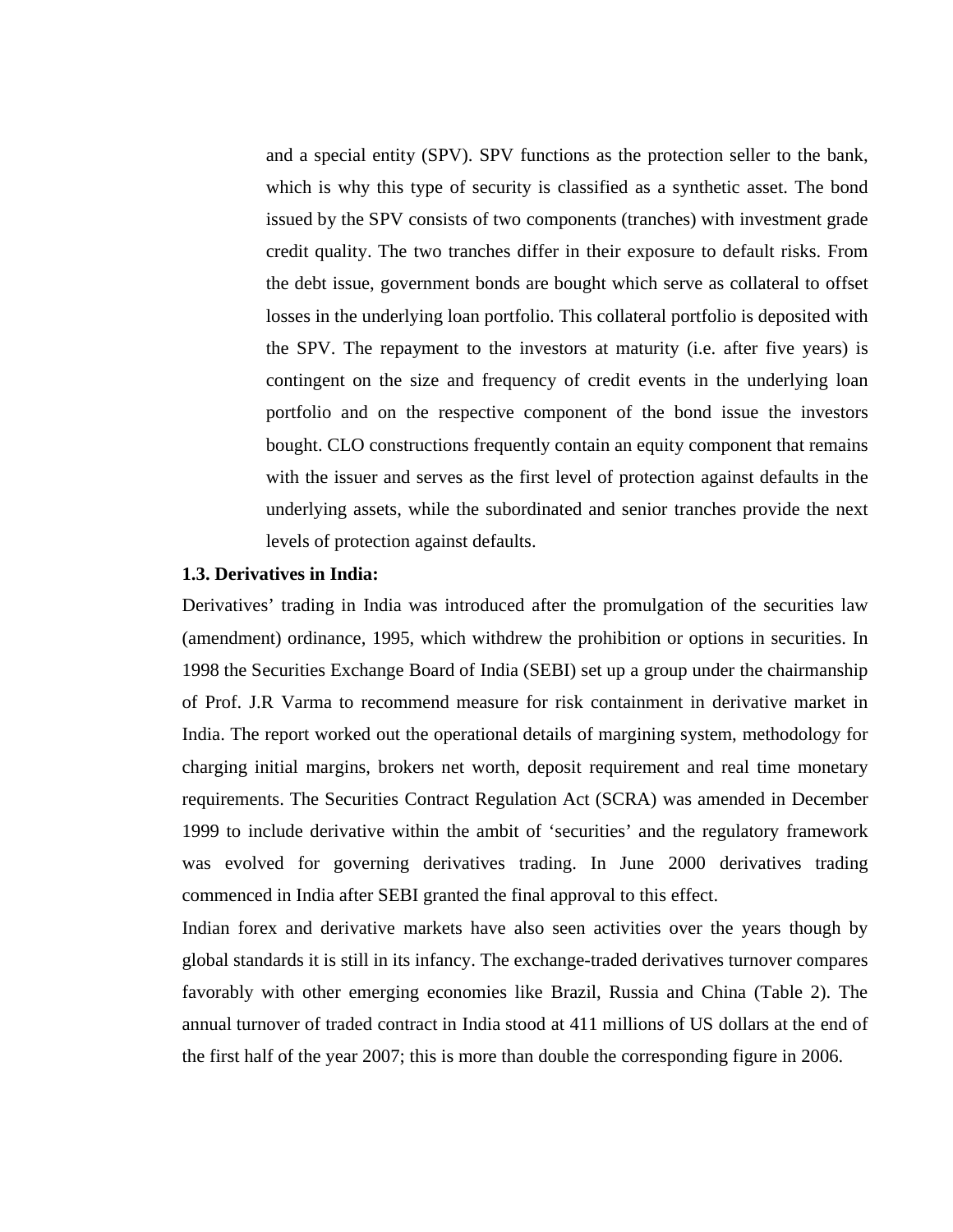| Annual number of contracts traded in Millions |       |       |        | <b>Percentage Share of contracts</b> |      |        |  |
|-----------------------------------------------|-------|-------|--------|--------------------------------------|------|--------|--|
| (Dollars)                                     |       |       |        |                                      |      |        |  |
| Country                                       | 2005  | 2006  | 2007H1 | 2005                                 | 2006 | 2007H1 |  |
| <b>US</b>                                     | 3525  | 4573  | 2784   | 34.9                                 | 38.5 | 38.2   |  |
| Korea                                         | 2593  | 2475  | 1459   | 25.7                                 | 20.8 | 20.0   |  |
| UK                                            | 557   | 724   | 464    | 5.5                                  | 6.1  | 6.4    |  |
| India                                         | 466   | 571   | 411    | 4.6                                  | 4.8  | 5.6    |  |
| <b>Brazil</b>                                 | 204   | 293   | 210    | 2.0                                  | 2.5  | 2.9    |  |
| Mexico                                        | 108   | 275   | 98     | 1.1                                  | 2.3  | 1.3    |  |
| China                                         | 261   | 222   | 116    | 2.6                                  | 1.9  | 1.6    |  |
| Japan                                         | 203   | 218   | 121    | 2.0                                  | 1.8  | 1.7    |  |
| <b>Netherlands</b>                            | 99    | 127   | 77     | 1.0                                  | 1.1  | 1.1    |  |
| Other                                         | 839   | 884   | 579    | 8.3                                  | 7.4  | 7.9    |  |
| Countries                                     |       |       |        |                                      |      |        |  |
| Total                                         | 10103 | 11889 | 7289   | 100                                  | 100  | 100    |  |

**Table 2: Exchange-traded derivatives turnover, based on location of exchange**

Source: Futures industry Association

# **Table 3**: **Currency distribution of foreign exchange market turnover**

Percentage shares of average daily turnover in April 2007

| <b>Currencies</b>                      | 1992     | 1995     | 1998     | 2001 | 2004 | 2007  |
|----------------------------------------|----------|----------|----------|------|------|-------|
| <b>US Dollar</b>                       | 82.0     | 83.3     | 87.3     | 90.3 | 88.7 | 86.3  |
| Euro                                   | $\cdots$ | $\ldots$ | $\ldots$ | 37.6 | 37.2 | 37.0  |
| Deutsche<br>Mark                       | 39.6     | 36.1     | 30.1     |      |      |       |
| ECU<br>and<br>Other Euro<br>Currencies | 11.8     | 15.7     | 17.3     |      |      |       |
| French<br>Franc                        | 3.8      | 7.9      | 5.1      |      |      |       |
| Pound<br>Sterling                      | 13.6     | 9.4      | 11.0     | 13.2 | 16.9 | 15.00 |
| Japanese<br>Yen                        | 23.4     | 24.1     | 20.2     | 22.7 | 20.3 | 16.5  |
| Mexican<br>Peso                        | $\cdots$ | .        | 0.6      | 0.9  | 1.1  | 1.3   |
| Russian<br>Rouble                      | .        | .        | 0.3      | 0.4  | 0.7  | 0.8   |
| Indian<br>Rupee                        | $\cdots$ | $\cdots$ | 0.1      | 0.2  | 0.3  | 0.7   |
| Chinese<br>Renminbi                    | $\cdots$ | $\cdots$ | 0.0      | 0.0  | 0.1  | 0.5   |
| Other<br>Currencies                    | 25.8     | 23.5     | 28       | 34.7 | 34.7 | 41.9  |
| Total<br>All<br>Currencies             | 200      | 200      | 200      | 200  | 200  | 200   |

Source: BIS: Triennial Central Bank Survey 2007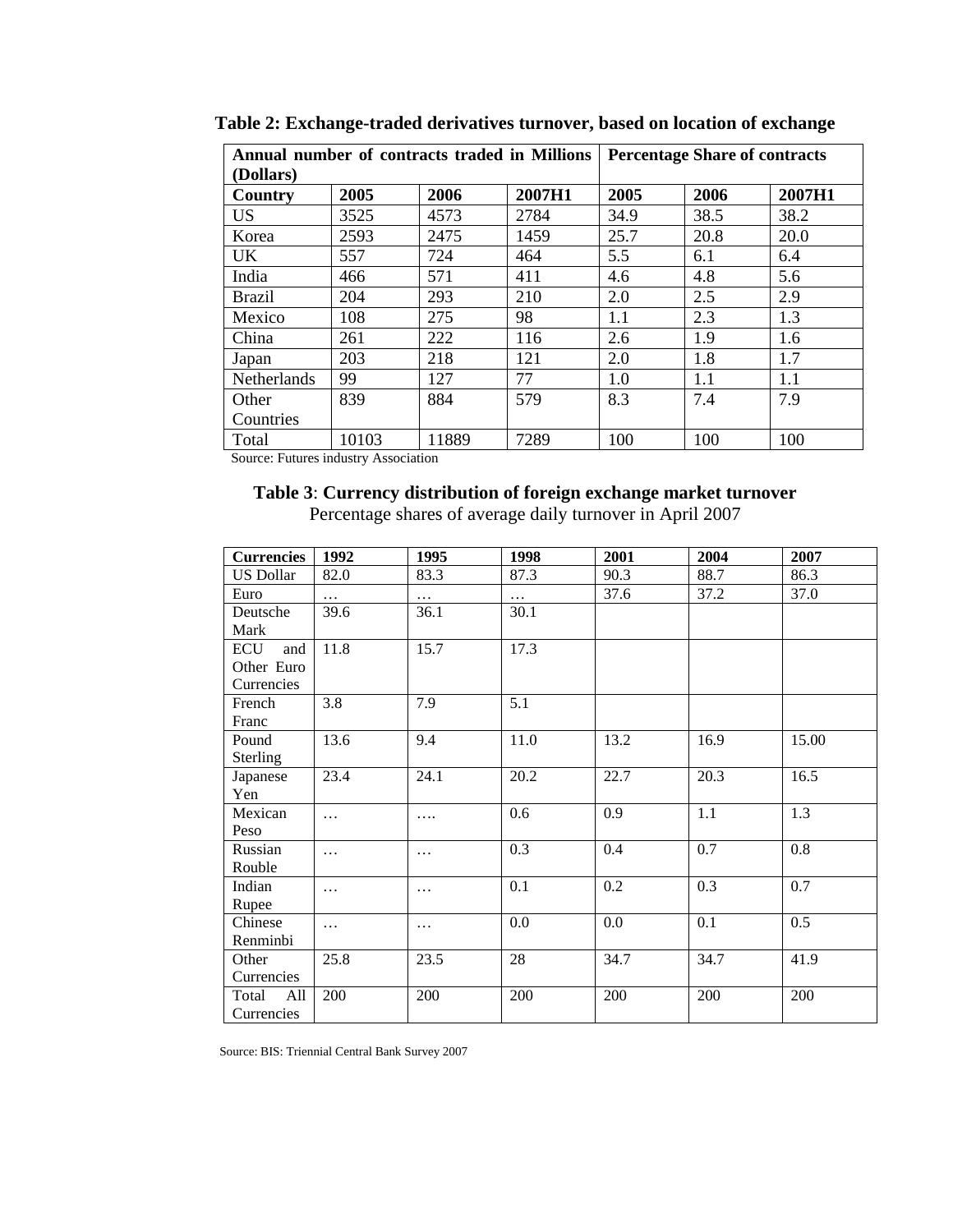BIS Triennial global survey for 2007 (Table 3) shows that the percentage share of the rupee in total turnover covering all currencies increased from 0.3 percent in 2004 to 0.7 percent in 2007. As per geographical distribution of foreign exchange market turnover (Table 3), the survey shows the share of India at \$34 billion per day to have increased from 0.4 in 2004 to 0.9 percent in 2007. The activity in the forex derivative markets can also be assessed from the positions outstanding in the books of the banking system. As of August end, 2007, total forex contracts outstanding in the banks' balance sheet amounted to USD 1100 billion (Rs.44 lakh crore), of which forwards constituted nearly 84% and the remaining were options.

| Country      | Darry averages in Typin, in binions of Ob donars and percentages<br>1995 |               | 1998     |      | 2001     |      | 2004   |      | 2007   |      |
|--------------|--------------------------------------------------------------------------|---------------|----------|------|----------|------|--------|------|--------|------|
|              | Amount                                                                   | $\frac{0}{0}$ | Amount   | $\%$ | Amount   | $\%$ | Amount | $\%$ | Amount | $\%$ |
| Argentina    | $\cdots$                                                                 | $\cdots$      | 2        | 0.1  |          |      | 1      | 0.0  |        | 0.0  |
| Australia    | 40                                                                       | 2.5           | 47       | 2.4  | 52       | 3.2  | 81     | 3.4  | 170    | 4.2  |
| Brazil       | $\cdots$                                                                 | $\cdots$      | 5        | 0.3  | 5.0      | 0.3  | 3      | 0.1  | 5      | 0.1  |
| Canada       | 30                                                                       | 1.9           | 37       | 1.9  | 42       | 2.6  | 54     | 2.2  | 60     | 1.5  |
| China        | $\ddotsc$                                                                | $\cdots$      | $\theta$ | 0.0  | $\Omega$ | 0.0  | 1      | 0.0  | 9      | 0.2  |
| France       | 58                                                                       | 3.7           | 72       | 3.7  | 48       | 3.0  | 64     | 2.7  | 120    | 3.0  |
| Germany      | 76                                                                       | 4.8           | 94       | 4.8  | 88       | 5.5  | 118    | 4.9  | 99     | 2.5  |
| India        | $\cdots$                                                                 | $\cdots$      | 2        | 0.1  | 3        | 0.2  | 7      | 0.3  | 34     | 0.9  |
| Japan        | 161                                                                      | 10.3          | 136      | 6.9  | 147      | 9.1  | 199    | 8.3  | 238    | 6.0  |
| Korea        | $\cdots$                                                                 | $\cdots$      | 4        | 0.2  | 1.       | 0.6  | 20     | 0.6  | 33     | 0.6  |
| Russia       | $\cdots$                                                                 | $\cdots$      | $\tau$   | 0.4  | 10       | 0.6  | 30     | 1.2  | 50     | 1.3  |
| U.K          | 464                                                                      | 29.5          | 637      | 32.4 | 504      | 31.2 | 753    | 31.3 | 1359   | 34.1 |
| U.S          | 244                                                                      | 15.5          | 351      | 17.9 | 254      | 15.7 | 461    | 19.2 | 664    | 16.6 |
| Others       | 499                                                                      | 71.8          | 575      | 28.9 | 462      | 28   | 608    | 25.8 | 1147   | 29   |
| <b>TOTAL</b> | 1572                                                                     | 100           | 1969     | 100  | 1616     | 100  | 2400   | 100  | 3989   | 100  |

**Table 4**: **Geographical distribution of foreign exchange market turnover1** Daily averages in April, in billions of US dollars and percentages

Source: Triennial Central Bank Survey 2007

 $\overline{a}$ 

As regards interest rate derivatives, the inter-bank Rupee swap market turnover, has averaged around USD 4 billion (Rs. 16,000 crore) per day in notional terms. The outstanding Rupee swap contracts in banks' balance sheet, as on August 31, 2007, amounted to nearly USD 1600 billion (Rs. 64,00,000 crore) in notional terms. Outstanding notional amounts in respect of cross currency interest rate swaps in the banks' books as on August 31, 2007, amounted to USD 57 billion (Rs. 2,24,000 crore)<sup>5</sup>. Securitization in India

<sup>&</sup>lt;sup>5</sup> Refer Keynote address delivered by Smt. Shyamala Gopinath, Deputy Governor at the Euromoney Inaugural India Derivatives Summit, 2007, Mumbai on October 24, 2007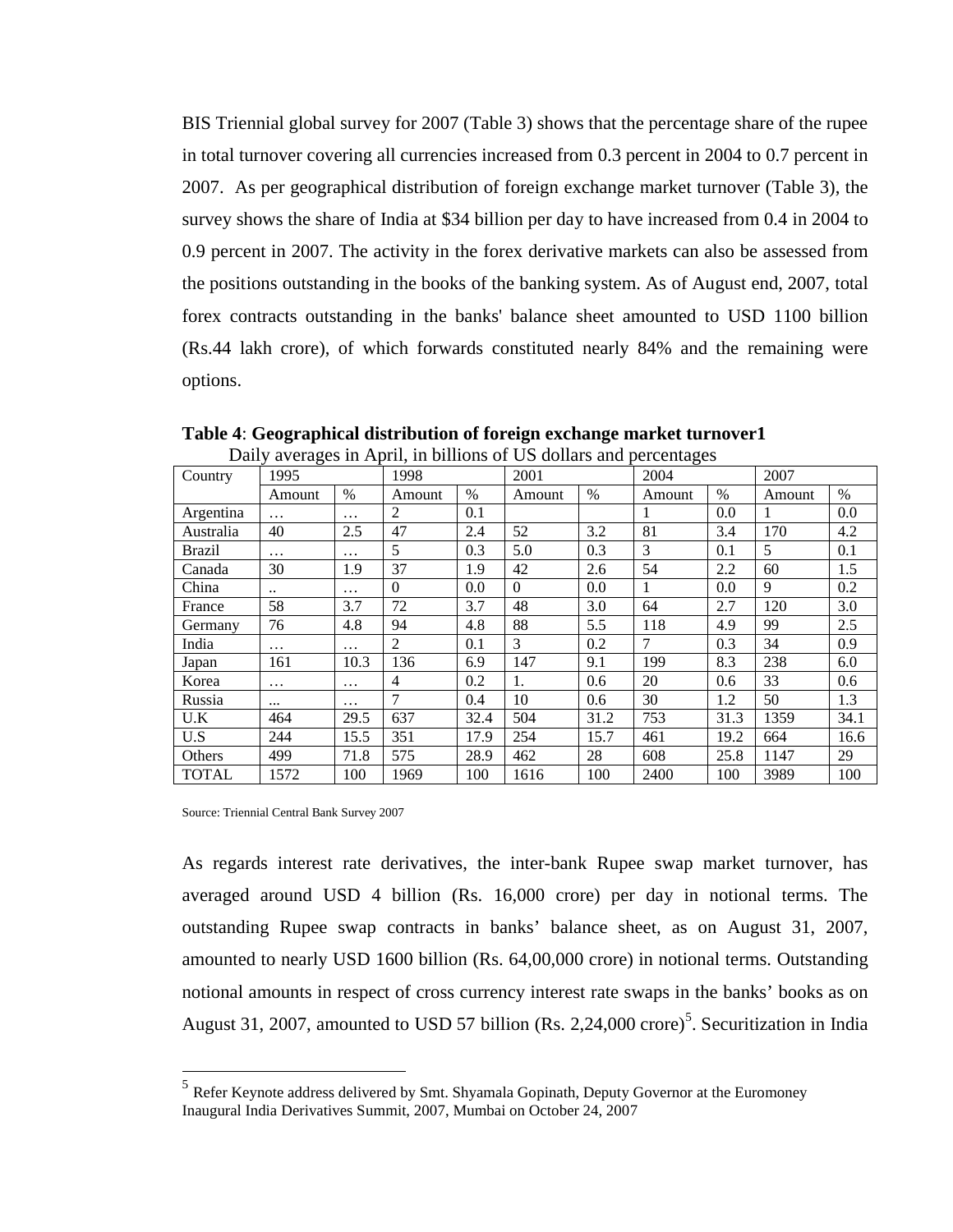has been in existence for over a decade confined mainly to a few banks and non-banking finance companies. The securitization market has matured over the last few years and there is now an established investor community and regular issuers. As per ICRA's estimates, the structured issuance volumes have grown from Rs. 77 billion in 2003 to Rs. 369 billion in 2006-07. Securitization of single corporate loans have accounted for nearly a third of the total volume. However, asset based securities (ABS) is the largest product class at more than 60%, with securitization of retail loans accounting for a major chunk. The growth of ABS market can be attributed to a number of factors such as the growing retail loan portfolios held by banks and other financial institutions, investors' familiarity with the underlying assets class the relatively short tenor of such issues. Growth of the mortgage based securities (MBS) market has been slower despite the growth in the underlying housing finance market primarily due to the relatively longer tenors, illiquid secondary markets and the risk associated with prepayment/repricing of the underlying loans. The Securities Contracts (Regulation) Amendment Act, 2007 has included "securitised instruments" in the definition of "securities" as defined in Securities Contract (Regulation) Act. The amendment is will allow the listing of securitised debt on stock exchanges and help to improve market liquidity in debt instruments. Reserve Bank of India (RBI) had in 2003 proposed that scheduled commercial banks might initially be permitted to use credit derivatives to a limited extend in that they were allowed only to manage their credit risks. The banks were not permitted to take long or short credit derivatives position with a trading intent. In May 2007 the RBI issued draft guidelines for introduction of credit derivative swaps (CDS) and the same was updated in October 2007. The draft regulation proposes introduction of single entity CDS instruments allowing protection selling and buying to residential financial entity. Inspite of the widely accepted belief that credit derivatives are beneficial to the financial system the Reserve Bank of India has taken a cautious approach to the whole issue particularly in the light of the sub-prime crisis.

 $\overline{a}$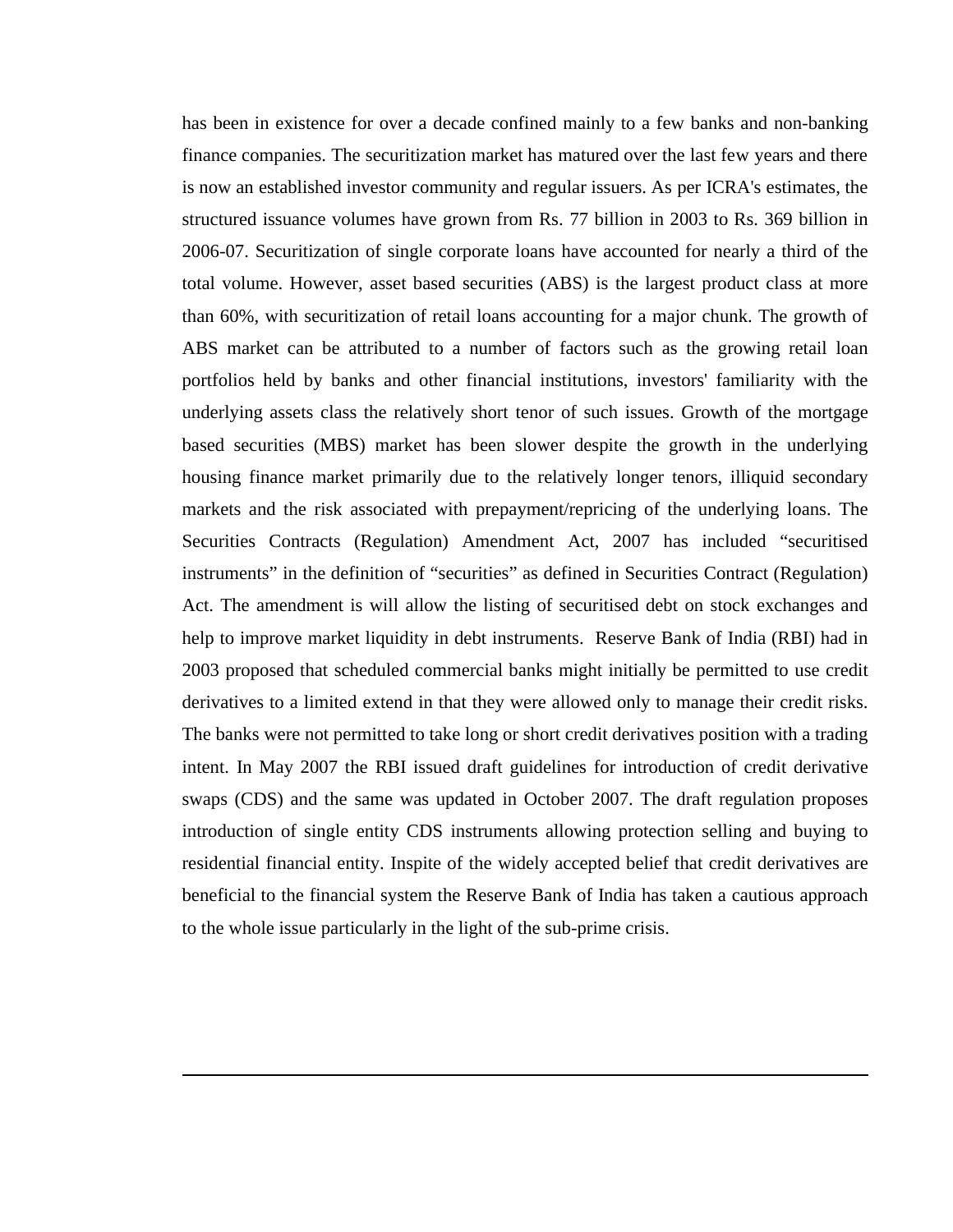# **2. Survey of Literature**

 $\overline{a}$ 

The literature on credit derivatives can be separated into three groups, namely academic research, publications by market participants, and studies carried out at central banks. Academic research is at a very nascent stage and concentrates on pricing issues as if they are traded in standardized market. Credit derivatives play an increasingly important and controversial role in financial markets. Commentators have lauded them for enabling banks to hedge credit risks while others have warned of hidden dangers and systemic risks.<sup>6</sup> Institutions have both saved and lost fortunes using credit derivatives.<sup>7</sup> Meanwhile, the market for credit derivatives has grown from virtually nothing a decade ago \$45.46 trillion in mid  $2007$ .<sup>8</sup> The market for credit derivatives is now one of the largest markets in the world. David Mengle (2007) points out that a major source of credit derivatives growth since 2004 has been index CDS, in which the reference entity is an index of as many as 125 corporate entities. An index CDS offers protection on all entities in the index, and each entity has an equal share of the notional amount. The two main indices are the CDX index, consisting of 125 North American investment grade firms, and the iTraxx index, consisting of 125 euro-based firms, mainly investment grade. In addition, there are indices for North American sub-investment grade firms, for European firms that have been downgraded from investment grade and for regions such Japan and Asia excluding Japan. Average notional amounts for individual deals range from \$10 million to \$20 million for North American investment grade credits, and are about €10 million for European investment grade credits;

 $<sup>6</sup>$  See, e.g., Alan Greenspan Speech (concluding that credit derivatives "appear to have effectively</sup> spread losses from defaults by Enron, Global Crossing, Rail track, WorldCom and Swissair from financial institutions with large short-term leverage to insurance firms, pension funds, or others."); Warren Buffet 2003 Letter to Berkshire Hathaway Shareholders (warning of the dangers of credit derivatives, and calling derivatives "time bombs" and "financial weapons of mass destruction"); Howard Davies, the outgoing head of Britain's Financial Services Authority (calling synthetic collateralized default obligations "the most toxic element of the financial markets").

 $<sup>7</sup>$  Banks used credit derivatives to hedge approximately \$8 billion of risk associated with Enron</sup> debt and \$10 billion of risk associated with WorldCom debt, thus avoiding massive losses when those two companies defaulted. Conversely, numerous companies have announced substantial losses on credit derivatives. See, e.g., Frank Partnoy, Infectious Greed 390-91 (describing American Express's \$826 million loss on CDOs).

<sup>8</sup> See, e.g., ISDA 2007 Mid-Year Market Survey, available at http://www.isda.org (noting that "The annual growth rate for credit derivatives is 75% from \$26.0 trillion at mid-year 2006.").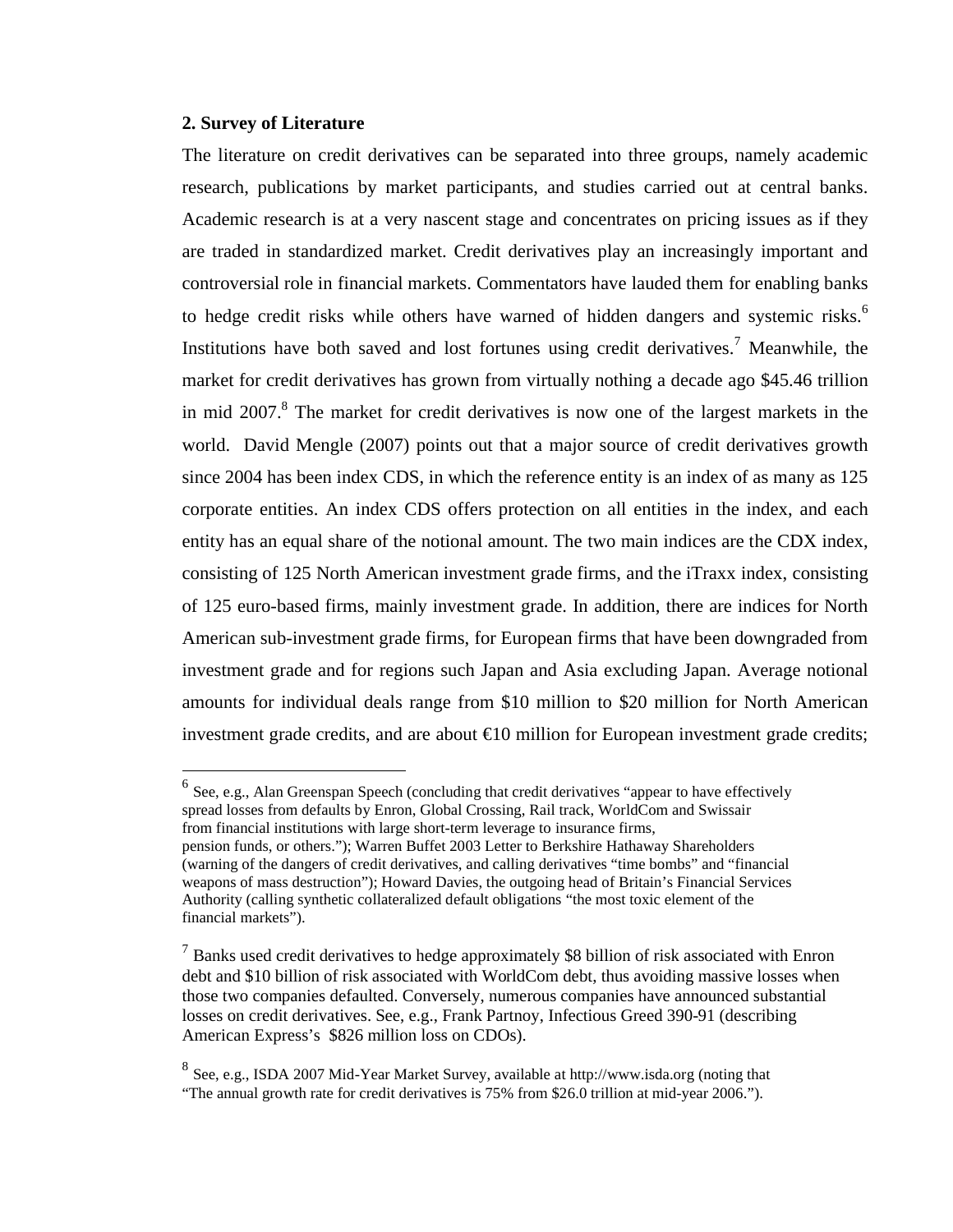sub-investment grade credits have notionals that average about half the amounts for investment grade (JP Morgan Chase 2006). Martin Scheicher (2005) has found that banks, investment funds, hedge funds, insurance companies and corporations are the main players in the credit derivative market. The major incentives for trading credit derivates are mainly economic and partially regulatory. Trading in credit derivatives are undertaken for management of economical capital, counter party risk management, credit line management, and regulatory capital management and investment diversification. The use of credit derivatives has facilitated the distribution of credit risk across a broader group of investors, which, enhances financial stability. In the past, banks generally warehoused credit risk, seeking to provision against losses as the economy and the credit cycle evolved, often in a procyclical manner. Today, encouraged by supervisors and shareholders, banks increasingly prefer to act as credit originators, and to transfer credit exposures, particularly concentrations, to others via the capital markets. In doing so, banks are more actively managing a variety of credit risks [See Standard & Poor's (2005); and Minton, Stulz, and Williamson (2005)]. Research examining earlier credit market innovations such as loan sales and securitizations has generally found that banks have used opportunities to diversify credit risk exposures to increase lending (Cebenoyan and Strahan 2004, Franke and Krahnen 2005, Goderis et al. 2006). Nicolo and Pellizon (2005) have investigated the problem faced by banks that may not have enough capital to satisfy capital requirement for issuing new loans when outside investors do not know the true type of the protection buyer and therefore faces an adverse selection problem. They argue that credit derivative contracts can be designed in order to solve the adverse selection problem; for it to happen banks should use first-to-default basket contracts in which the underlying assets have different maturities. On the other hand De Marzo and Duffe (1999) have shown that pooling and shearing may be optimal when the protection buyer has superior information. If credit derivative trades are opaque, so that protection buyer cannot make an ex-ante commitment to a specific protection level, banks have a moral hazard incentive to hedge their exposure fully and therefore cease to monitor Morrison (2005). Hull and White (2000) analysed the effects of the assumed recovery rate on the CDS prices and found that, if the same recovery rate is used for estimating default probabilities and for pricing CDS using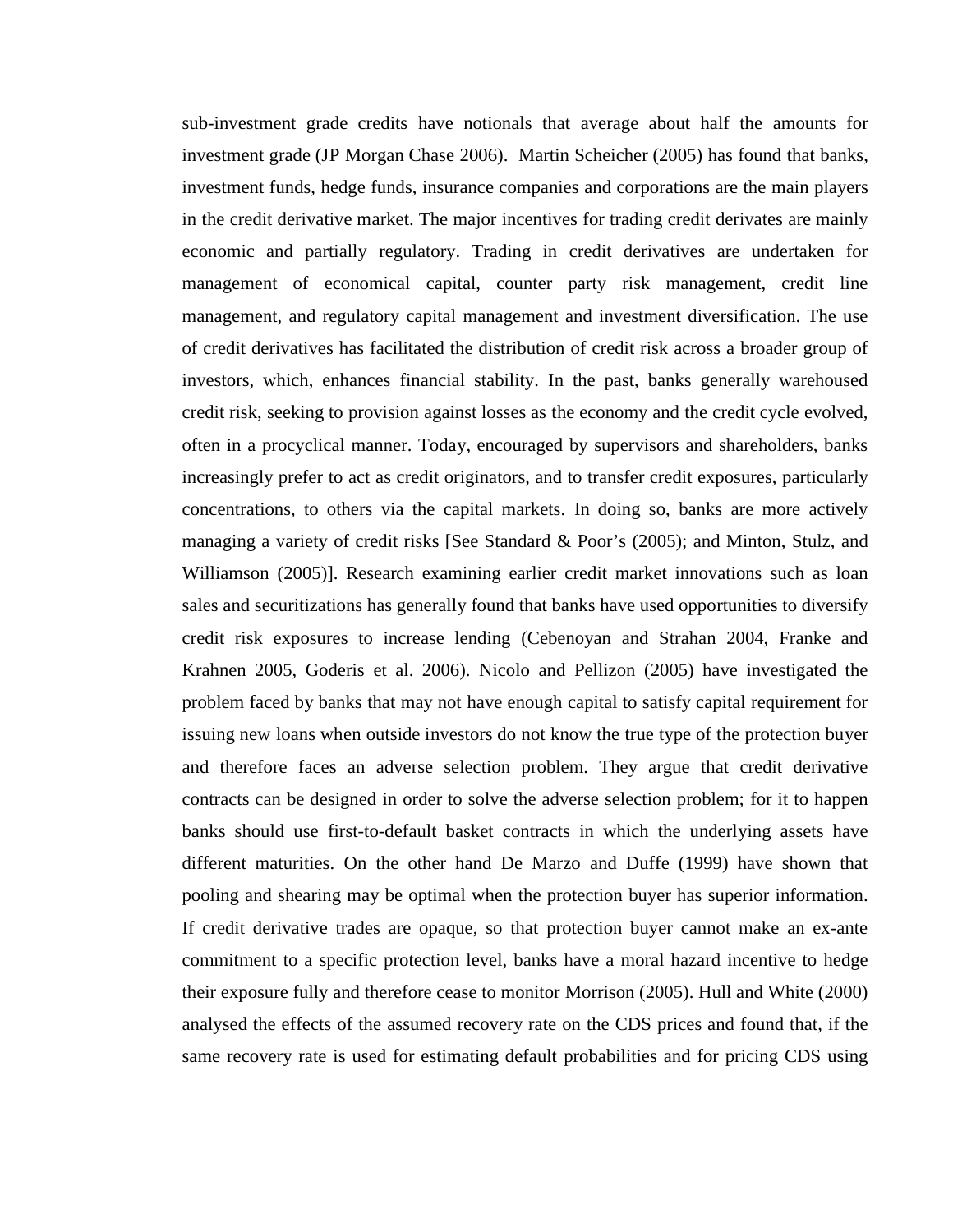probabilities, the chosen recovery rate has little impact on the implied CDS premium as long as the recovery rate is assumed to be lower than 50 percent of the bond's face value. Rajan (2005) has suggested that the hedging opportunities afforded by credit derivatives and other risk management techniques are transforming the banking industry. Banks have begun shedding ordinary risks such as interest rate risk in order to focus on more complex, borrower specific risk that they have a particular advantage in assessing and monitoring.<sup>9</sup> This, too, could bring important benefits, such as more focused monitoring of corporate borrowers. Bernadette A. Minton, René Stulz, and Rohan Williamson (2006) studied the likelihood of hedging with credit derivatives being related to the type of loans a bank makes. They found that banks are more likely to be net buyers of credit protection if they have more C&I loans in their portfolio and they originate foreign-denominated loans. However, while statistically significant, the point estimates on the C&I loan variable imply small economic increases in the likelihood of hedging with credit derivatives. Since the prices on CDS represent the costs of hedging, they should have a bearing upon banks' pricing of loans. And even when banks are not able to hedge a loan, credit derivatives may still affect its price. Banks have started to calculate pseudo-prices for exposures on which credit derivatives are not traded. These prices now provide loan officers with an accurate benchmark for the pricing of loans (e.g. Kealhofer, 2002, and The Banker, 2003). Hedging theories typically predict that firms with a greater probability of costly distress are more likely to hedge Stulz (2003). (Bernadette A. Minton, René Stulz, and Rohan Williamson, 2006) found that higher profitability is associated with a lower probability of financial distress, then the likelihood of a bank using credit derivatives to hedge will be lower for more profitable firm. The dynamic nature of the credit derivative market makes definitive conclusions on the implications of credit derivatives difficult. This paper looks at two major implications, one related to financial stability and the other related with monetary policy issues.

 $\overline{a}$ 

<sup>&</sup>lt;sup>9</sup> Raghuram G. Rajan, Has Financial Development Made the World Riskier? Available at http://www.kc.frb.org/PUBLICAT/SYMPOS/2005/pdf/rajan.paper.0804.pdf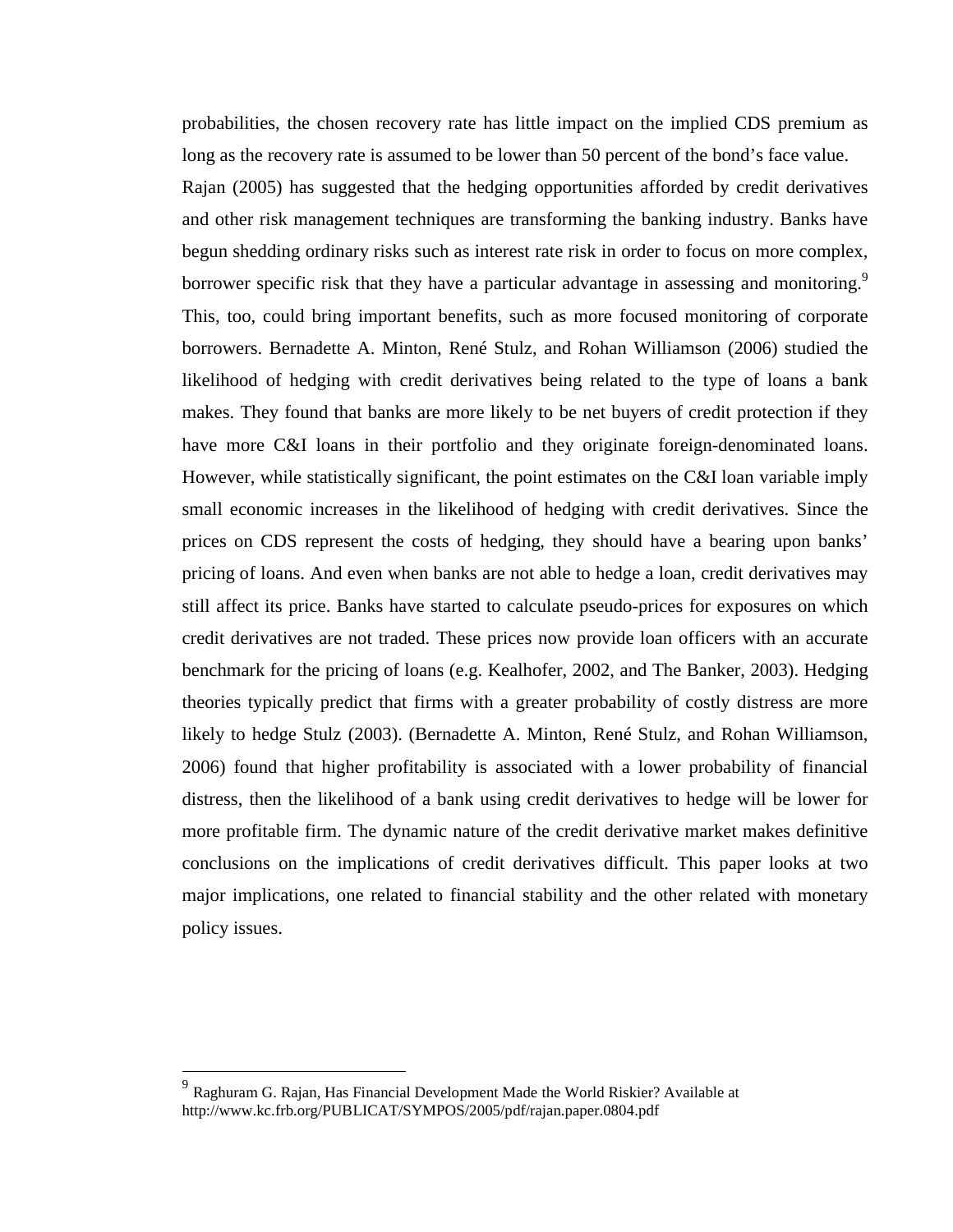# **3. Potential Implications:**

The dynamic nature of the financial market makes it difficult to arrive at definitive conclusions regarding the potential implications of the use of credit derivatives. Nevertheless, the introduction of credit derivatives can be expected to alter the risk existing in financial markets. From a macroeconomic perspective risk can be systemic and non systemic. Systemic risk can be reduced through diversification of portfolio but nonsystemic risk is immune to portfolio diversification as it is a function of the market in a country. The relationship between systemic risk and derivatives is important as the presence of systemic risk often forces the central bank to intervene in order to enhance the liquidity in the financial markets, Hunter and Marshall (1999) and Hunter and Smith (2002). The implications have been discussed from the perspective of financial stability of the underlying market and the affect on the monetary policy issues.

#### **3.1. Implication for Financial Stability**

This paper reviews the implication the credit markets have on the financial system and its stability. Credit risk management is a major area of concern for financial stability. Historically banks preferred to warehouse credit risk, seeking to provision against losses as the economy and credit cycles evolve. Due to various factors banks today prefer to originate credit and transfer credit exposures. This helps them to enhance their profitability at the same time optimize their capital base. As the transfer of risk shift credit exposures from banks to investor (e.g. Insurance companies, mutual funds, hedge funds etc.), are better positioned to hold or trade these risks. The desire to transfer credit risk creates a very dynamic primary market for them but often due to the desire of the investors to buy and hold, the secondary market liquidity might suffer. The risk warehoused on the banks balance sheet often lead to high performance volatility and failure during downturn. Such risks impact the financial system and its stability adversely.

 Internationally, empirical studies have found that smaller banks, owing to their relatively less liquid balance sheet, have also suffered during stress periods, and have been a significant factor in the broader transmission of shock points out. Kashyap & Stein (2000) found that assessing the amount of risk transferred through credit derivative instruments raises methodological challenges. An indirect measure of the amount of risk transferred via a portfolio swap is the notional size of the portfolio of underlying credits that would fully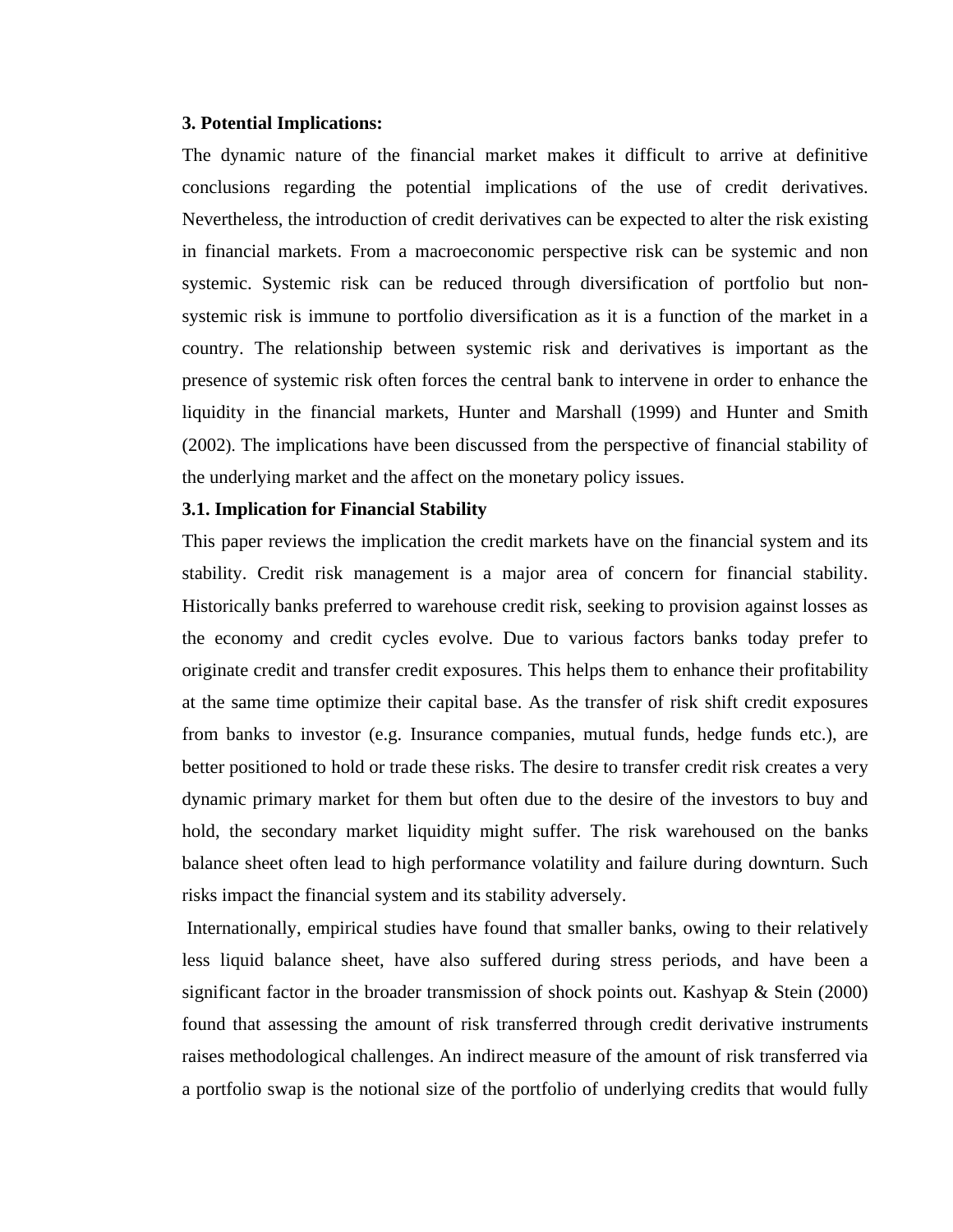hedge the exposure (i.e. the "delta-adjusted" exposure)<sup>10</sup>. The amount of economic risk transferred is more than five times greater than the notional value of the swap. [Gibson (2004)]. JP Morgan and Chase has estimated that delta adjusted volume for 2005 was on average about 17 times greater than the reported notional value of the trance. The implication is that portfolio swaps may have a greater impact on dispersing risk than indicated by notional transaction values. In spite of all this information the question regarding reliability of the credit risk mitigation that banks achieve through the transfer of credit risk still remains. A study by J.P Morgan (2001) points to the fact that credit derivatives proved successful in the case of the defaults of Swissair and Rail track. In the case of Enron ISDA observed that while 800 contracts with an aggregate notional amount of \$8 billion were outstanding, the settlement of open contracts proceeded without major difficulties (ISDA 2002). Bank of England further notes that there were no major disruptions in the CDS market as a result of the Enron bankruptcy. This point towards the positive effect of credit derivatives in mitigation of risk but the full effectiveness of these methods cannot be measured in the absence of substantial data on the affect for potential risk takers. Another major issue is the lack of motivation for the banks to effectively screen borrowers, as they retain no exposures to their loan portfolios and its associated risks. A systematic deterioration in lending and collateral standards would of course entail losses greater than historical experience of defaults and loss-given-default rates would indicate.

Issues of regulatory framework are pertinent given the difference that exists between banks and financial institutions. The question arises as to whether the latter's methods of valuation and management of credit risk is sufficiently well developed. In many cases, the reporting of positions held by insurers is quite difficult given their location in offshore financial centers. In the case of highly complex instruments like CDO regulators are worried about insufficient knowledge regarding pricing and hedging amongst the buyers. One of the major concerns is the need for higher number of market makers. Limited numbers of market makers leads to concerns about liquidity in the markets in case one of the players stops trading. Globally surveys have indicated that the top 8-10 dealers continue

1

 $10$  A tranche's "delta" is equal to the theoretical change in its market value with respect to a change in the credit spreads of the underlying credits. See Gibson (2004) for more detail on delta calculations. Also see Flanagan, Ahluwalia, and Schmude (2005).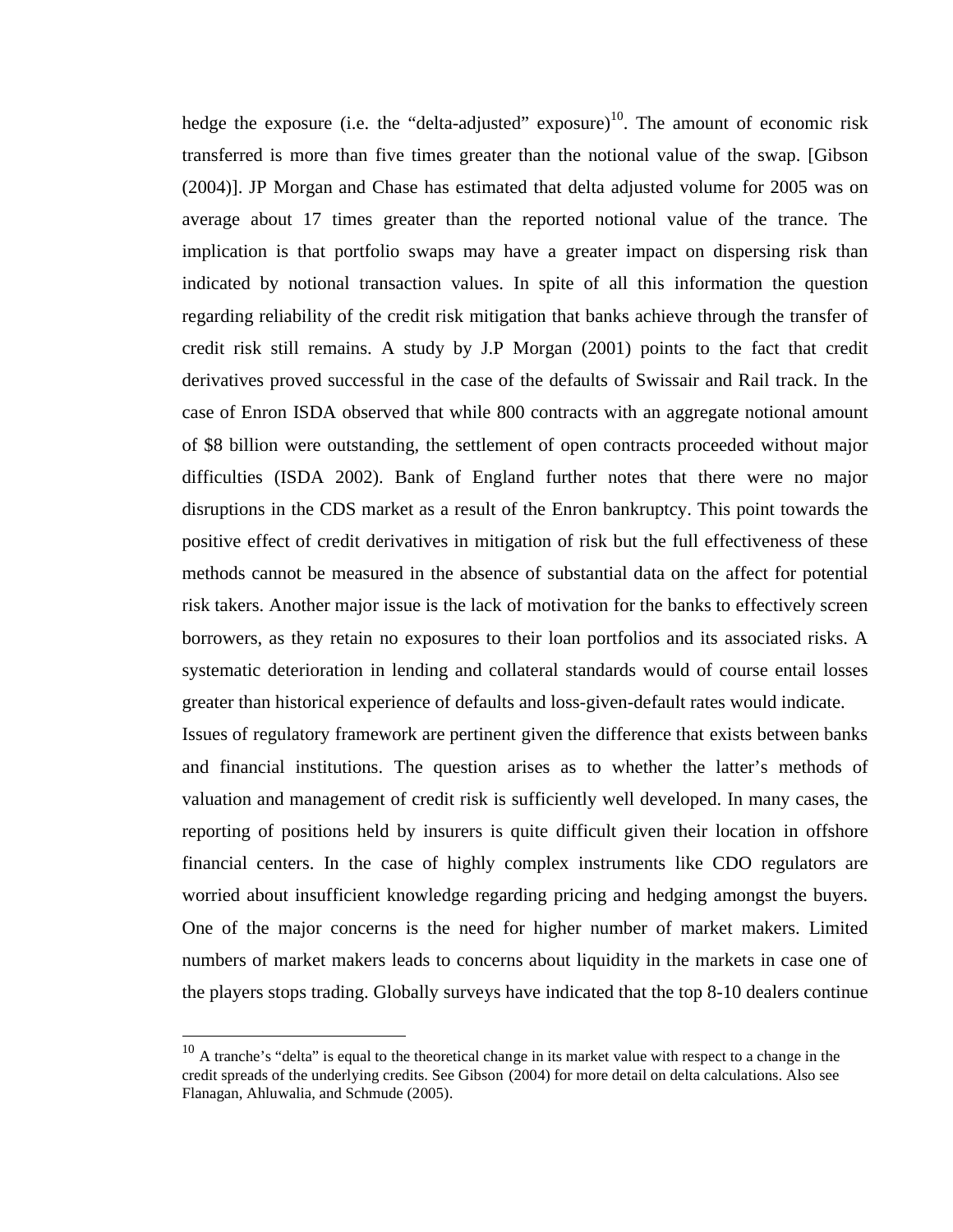to have a large and relatively stable share of the total gross positions over the last several years (Fitch 2005). The rapid growth of credit derivatives has certainly helped the banks and overall financial system to become more stable by facilitating dispersion of credit risk to a broader and more diverse group of investors. At the same time it is also true that the growth of credit derivatives has happened during a time when the international financial markets have been relatively without any great exogenous shocks. Therefore the impact of credit derivatives on financial stability during a prolonged credit downturn is yet to be fully tested.

#### **3.2. Monetary Policy Issues:**

The effect of credit risk transfer within the financial system on the transmission mechanism of monetary policy is particularly interesting. Derivatives make market much more perfect and thus it can influence monetary policy actions (Vrolijk, 1997). Financial innovation influences the both the structure and behaviour of the central bank as the developments in the financial markets often influence the practice of monetary theory and policy. The classical channels of modern monetary policy are credit and banks. The credit channel gains its influence due to market imperfections, either on the information side or the money side; use of derivatives gradually reduces its importance. Credit can be substituted by derivatives as shown by Fender (2000) and Gorton and Rosen (1995). The role of monetary authority as the lender of last resort has been tested by situations like the Long Term Capital Management (LTCM) in the United States and the more recent sub-prime crisis in the world financial markets. The LTCM crisis posed a liquidity problem for the US Federal Reserve System, as it had to intervene as a counter party to avoid a credit crunch. While economists like Kuttner and Mosser (2002) argue that the central role of banking systems in the transmission of monetary policy is under threat as, the transmission mechanism have changed due to financial innovations like growth of securitization, shifts between sources of finance for financing residential investment, or changes in the strength of wealth affects. The effect of banks assuming a role in originating, Pooling and distributing credit risk outside the banking system on the transmission mechanism is very relevant. On the other hand the recent sub prime crises has forced central banks to come out with a series of actions to counter the credit squeeze, which has imposed serious risks on the US economy in particular and the US economy in general. The G-20 Conference of Central Banks held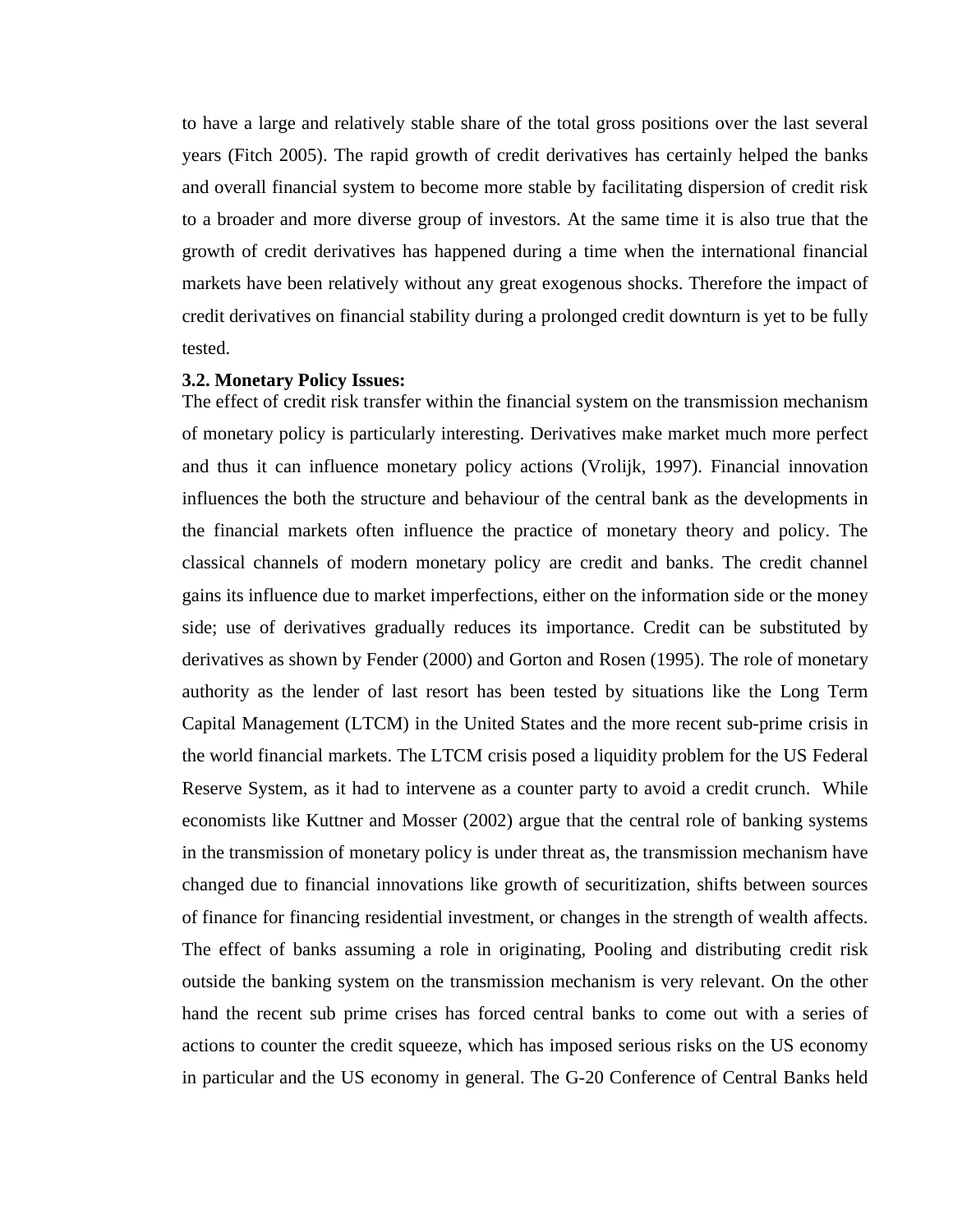at Cape town decided to offer liquidity assistance to various banks, following a new procedure, viz. auction of funds at rates of interest that the bankers are willing to offer. This is an important policy decision, because banks are short of accumulation of collateral of high quality, especially in the aftermath of sub-prime crisis. Thus although it can be argued that the central banks role is diminishing in the monetary policy transmission still it is customary to expect central banks to become providers of liquidity even when the crisis is brought about by errors of speculative behaviour on the part of investment bankers. Still it is interesting to note that in most international economies securitization of bank loans is booming, and this is influencing monetary policy. Securitization which allows banks to transfer a substantial part of credit risk and reduce their capital requirement, thus allowing for further increase in loans supplied. As research at Bank of Italy and ECB point out the use of securitization tends to reduce the impact of monetary policy changes. Estrella (2001 &2002) concludes that securitization largely affect channels that are not directly related to interest rate, such as bank lending or credit channels. Credit derivatives can also impact the very fundamental information content on which the monetary policies will be based. As banks transfer default risk outside their balance sheet to protection sellers the figures related to banks actual credit exposure will not be accurate and consequently the inputs used for analysis of monetary policy will also be less than accurate. The role of derivatives on financial markets is not always disruptive as they can help to increase market efficiency provided the investment bankers look at it as a risk mitigator rather than a tool for increasing high risk profits through dubious speculative investments..

# **4. Implication for India**

Credit derivatives are at a very nascent stage in India. As previously discussed in May 2007 the Reserve Bank of India released discussion paper on introduction of credit default swaps in India. To begin with the proposal is to allow only single entity plain vanilla CDS. However as the markets develop, it is imperative that other instruments like Total return swap, Credit Spread Option, Credit linked note and Collaterized debt obligation will be introduced to make credit risk management more efficient. Credit derivatives will help banks in India to transfer credit risk and hence free up capital resources. This is particularly relevant, as the previous attempt by RBI to move out non-priority lending out of the balance sheet of banks in India did not succeed as expected. It was found that there was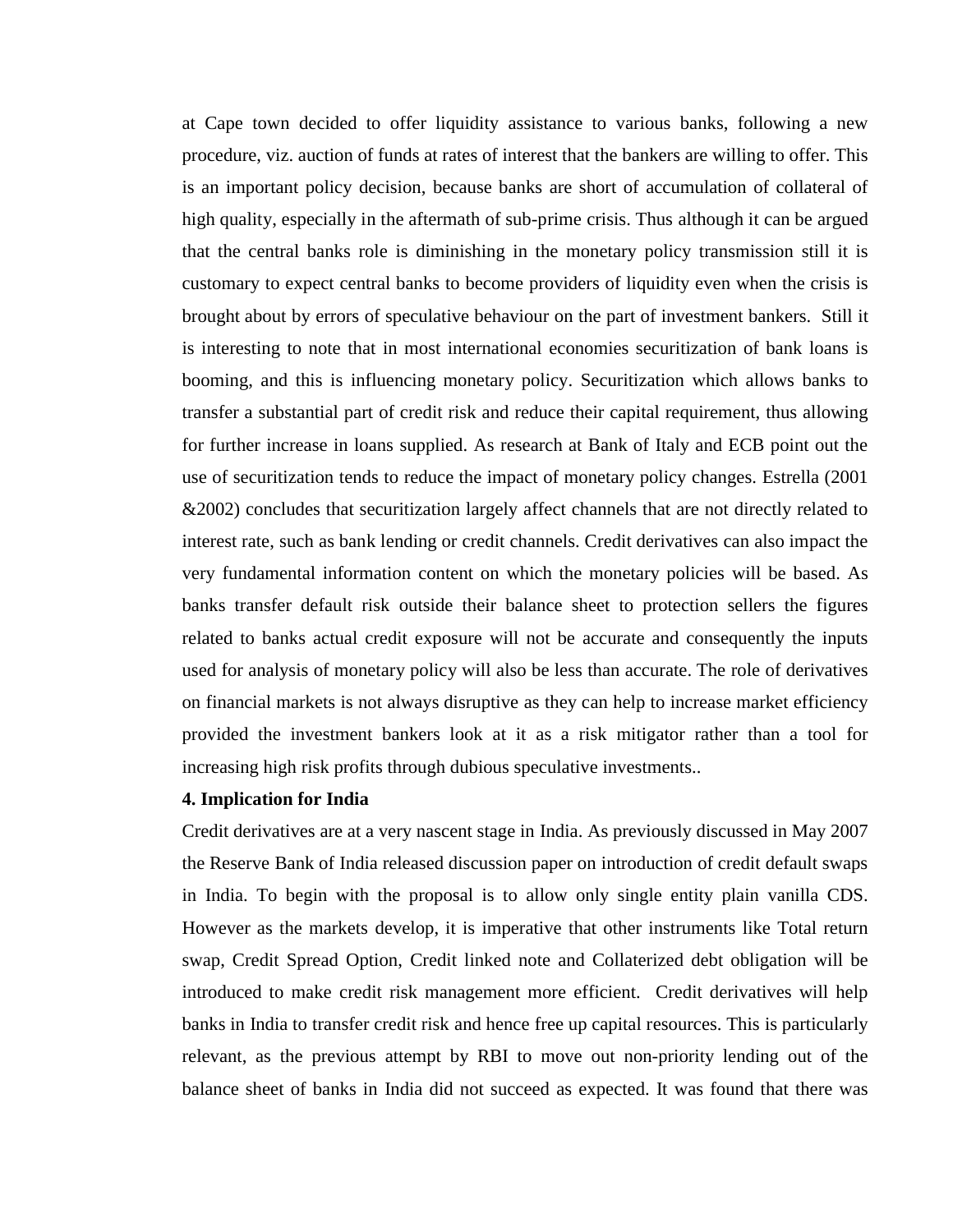resistance from the banks as they feared that transferring assets to Special Purpose Vehicle might lead to souring of relationship with some of the clients at the same time even the banks were not willing to let go some of those clients. RBI hopes that allowing banks to transfer credit risk out of their balance sheet even as they retain the asset can enhance the share of banks in the priority sector lending. The capital freed could contribute substantially to the estimated 320 billion dollar infrastructure investment envisaged in India's Eleventh five-year plan.

While the benefits are many, recent experiences have shown the need to be alert to the downside of credit derivatives. Systemic factors have to be regulated in order to avoid crisis like the sub prime crisis witnessed in the US markets. Provisions should be made for the fact that the counter parties themselves will be risky and as such banks may be forced to allocate additional capital maintenance. The selection of counter parities and their monitoring process should be clearly defined. Similarly the definition of 'Credit Event' should be clearly defined in order to avoid any confusion. India specific aspects like restructuring of loan and their impact on CDS should be assessed. Credit Event as defined by ISDA may need some amount of modification to suit Indian situations. Similarly the bankruptcy law as practiced internationally and in India is not always compatible; the Indian bankruptcy norms should be updated to reflect international trends. A bankruptcy code delivering efficient ex-post outcomes, specially designed for large projects, is urgently needed. To have an efficient market for CDS it is important that there are a large number of market makers. In the absence of large numbers the market will be very unstable and right price realizations will be difficult. To this end insurance companies and mutual funds should be allowed to enter the credit derivatives markets. Research has shown that CDS could lead to laxity on the part of the banks in assessing the credit worthiness of borrowers it can lead to severe implications for the financial system hence a scientific risk assessment methodology should be developed and adopted by the banks as well as the regulator. There is a need to study the impact of the additional liquidity created in the system and how it affects the asset prices and general inflationary trend. Credit Derivatives can help to free up capital but it has to be harnessed in an efficient manner for the benefit of the Indian Economy.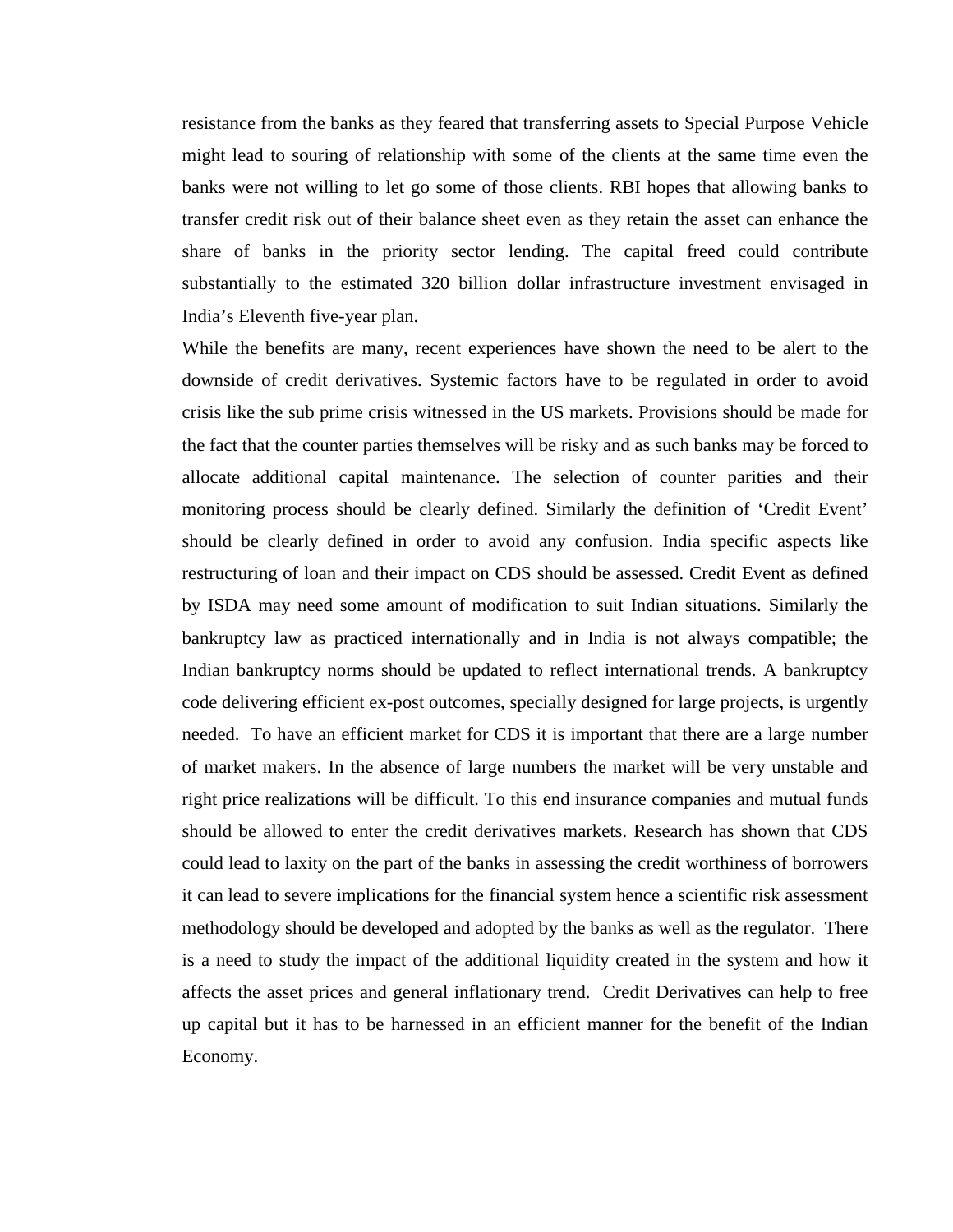## **5. Conclusions:**

Credit derivative market will help to improve financial stability by facilitating the dispersion of credit risks. It allows dispersion of risk to a larger set of investors. As such it insulates the financial institutions and banks from credit shocks or at least help, to reduce the impact of the shock. Concerns have been raised that credit derivatives spreads the risk so wide that it may not always be possible to track them in the financial system. This might affect the ultimate stability, although most evidence as of now point's against it. It is argued that the ownership reduces the quantum of risk for each participant and makes it easier to absorb unless otherwise the participants are over exposed to high-risk instruments. One major area of concern among regulators is the backlog of unconfirmed trades, resulting in part from under investments in the back office capacity by major dealers. In light of these ISDA has proposed streamling of novations (reassigning trades) protocol and the industry has agreed to cooperate. In India Reserve bank of India has proposed to make cash settlement in single name CDS. This should help improve the settlement process. The question of effectiveness of credit risk transfer still exists. ISDA has been tracking outstanding notional amounts of credit derivatives for several years. However notional amounts are not sufficient to measure the economic risk transferred. As discussed earlier delta-adjusted volume is a better way to measure economic risk transfer for portfolio swaps. Regulators have to ensure that recipient of credit risk have the risk management system and skill needed to manage such exposures. In emerging markets like India the issue of institutional shortcomings like bankruptcy codes, creditor rights, clearing and settlement agencies can impede the growth of credit derivative market.

The effect of risk transfer on the monetary policy transmission mechanism is significant as evidenced from research particularly in the US markets. It has been found that it reduces the impact of the monetary transmission effect as the importance of interest rates reduces and the availability of liquidity and credit volumes become determining factors. There is a great deal of uncertainty about how critical variables – including credit aggregates, consumption, fixed investment, and inflation – will behave under the new scenario. Hence further studies on this are vital for policy makers to establish action plan to deal with it.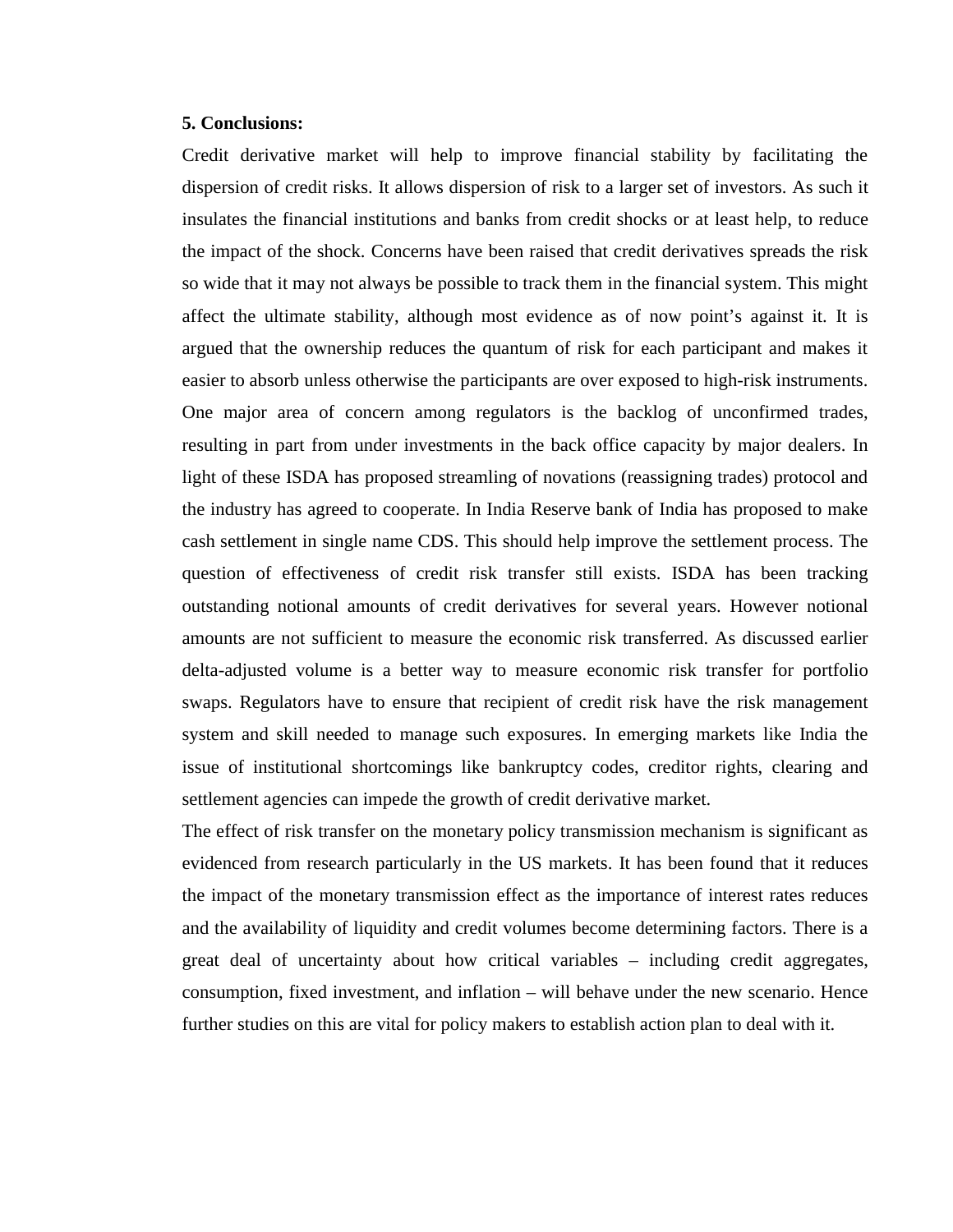#### **References:**

- **1.** Antonio Nicolo & Loriana Pelizzon, 2005. "Credit Derivatives: Capital Requirements and strategic Contracting," "Marco Fanno" working paper 0006, Dipartimento di Scienze Economiche "Marco Fanno". (available on http:\\ideas.repec.org/p/pad/wpaper/0006.html)
- 2. Bank of England. 2002. Financial Stability Review 12. London: Bank of England. June.
- 3. British Bankers Association (BBA). BBA Credit Derivatives Report 2006. London: BBA Enterprises Ltd, 2006.
- 4. British Bankers' Association (BBA), 2007, Credit Derivatives Report 2006/07 (London, March, 2007).
- 5. Bank for International Settlements, (BIS). "OTC Derivatives Market Activity in the First Half of 2007," November 2007.
- 6. Bank for International Settlements (2007), Triennial Central Bank Survey of Foreign Exchange and Derivatives Market Activity in April 2007 Preliminary global results, September 2007
- 7. BIS Working Papers No 237 Change and constancy in the financial system: implications for financial distress and policy by Claudio E. V. Borio, October 2007
- 8. BIS Working Papers No 238, Bank size, credit and the sources of bank market risk by Ryan Stever November 2007
- 9. Bank for International Settlements, (BIS). "OTC Derivatives Market Activity in the First Half of 2006," November 2006.
- 10. Cebenoyan, A. Sinan and Philip E. Strahan. 2004. "Risk Management, Capital Structure and Lending at Banks." Journal of Banking and Finance, 28: 19-43.
- 11. Duffie, D. and K. J. Singleton 2003. Credit Risk: Pricing, Management, and Measurement. Princeton Series in Finance. Princeton: Princeton University Press.
- 12. DeMarzo, P., Duffie, D., 1999. A liquidity-based model of security design. Econometrica, Jan, 65- 99.
- 13. Duffee, G., Zhou, C., 2001. Credit derivatives in banking: Useful tools for managing risk?. J. Monet. Econ., 48, 25-54.
- 14. Estrella, A. 2001. Financial Innovation and the Monetary Transmission Mechanism. In: Focus on Austria 3-4. Vienna: Oesterreichische National bank. 155—172.
- 15. Estrella, A. 2002. Securitization and the Efficacy of Monetary Policy. Economic Policy Review 8(1). New York: Federal Reserve Bank of New York. May. 243—255.
- 16. FENDER, I. (2000), Corporate Hedging: the impact of financial derivatives on the broad credit channel of monetary policy, BIS Working Paper, No. 94, November, Basle.
- 17. Flanagan, Christopher, Rishad Ahluwalia, and Mark Schmude, 2005, "Activity in the Synthetic Bespoke and Tranched Index Markets," JP Morgan Global Structured Finance Research (December 22).
- 18. Fitch Ratings: Financial Institutions, 2005. Global Credit Derivatives Survey: Risk Dispersion Accelerates, http://www.fitchratings.com/corporate/reports/report frame.cfm? rpt id=255748
- 19. Fitch Ratings. "Global Credit Derivatives Survey." September 21, 2006.
- 20. Fitch Ratings. "Delphi, Credit Derivatives, and Bond Trading Behavior after a Bankruptcy Filing." November 28, 2005.
- 21. Franke, Gunter and Jan Peter Krahnen. 2005. "Default Risk Sharing Between Banks and Markets: The Contribution of Collateralized Debt Obligations." National Bureau of Economic Research Working Paper 11741. November 2005.
- 22. Furman,J., and Stiglitz, J.E., 1998, "Economic Crises: Evidence and Insight from East Asia", Brookings Panel on Economic Activities.
- 23. Gibson, Michael S., 2004, "Understanding the Risk of Synthetic CDOs," Finance and Economics Discussion Paper No. 36 (Washington: Federal Reserve Board, May).
- 24. Goderis, Benedict, Ian W. March, Judith Vall Castello, and Wolf Wagner. 2006. "Bank Behavior with Access to Credit Risk Transfer Markets." Available at SSRN: http://ssrn.com/abstract=937287.
- 25. GORTON, G. ROSEN, R. (1995), Banks and Derivatives, Working Paper n.12, Federal Reserve Bank of Philadelphia, Philadelphia.